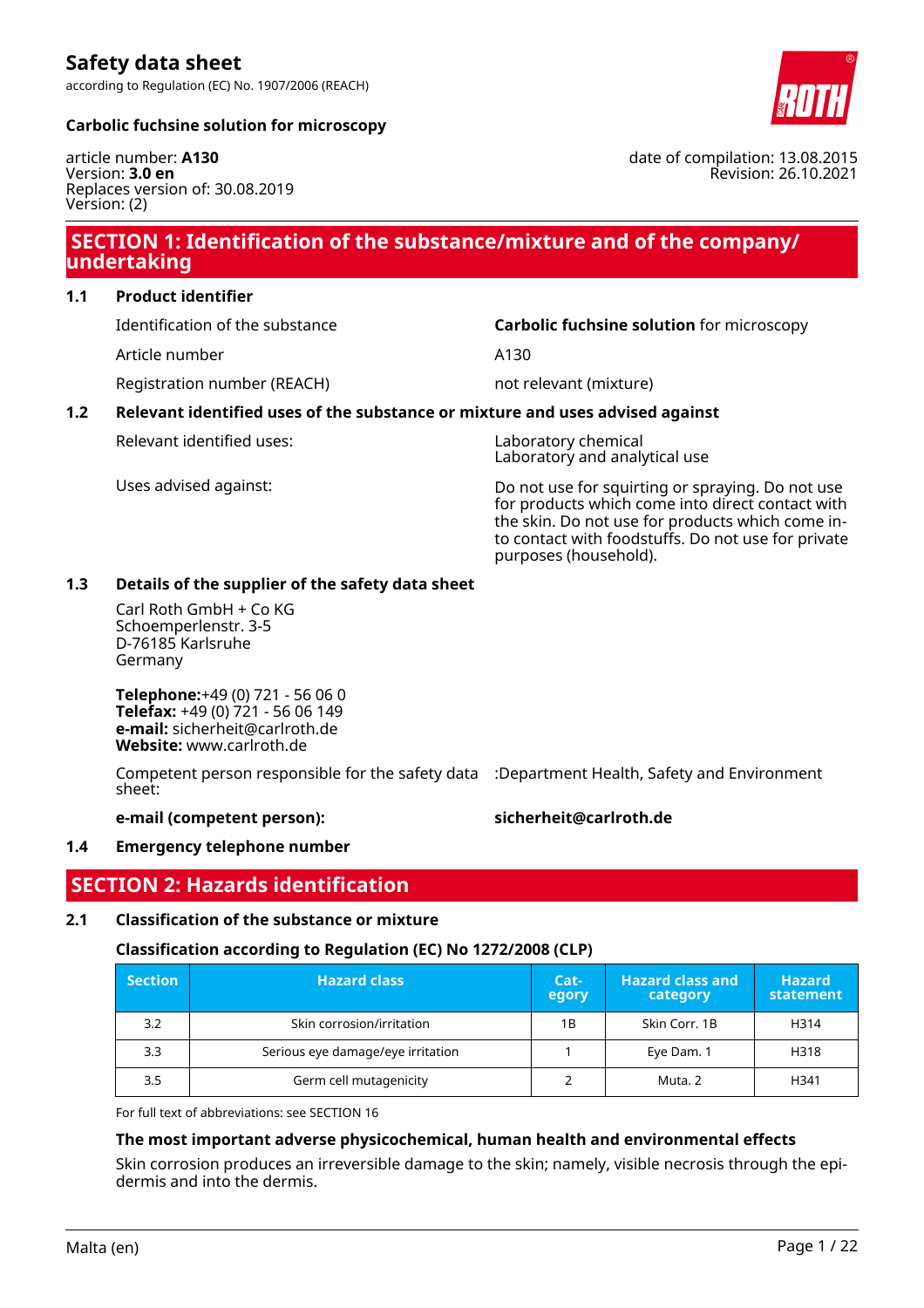according to Regulation (EC) No. 1907/2006 (REACH)



### **Carbolic fuchsine solution for microscopy**

article number: **A130**

### **2.2 Label elements**

**Labelling according to Regulation (EC) No 1272/2008 (CLP)**

**Signal word Danger**

**Pictograms**

GHS05, GHS08



### **Hazard statements**

| H314 | Causes severe skin burns and eye damage |
|------|-----------------------------------------|
| H341 | Suspected of causing genetic defects    |

### **Precautionary statements**

#### **Precautionary statements - prevention**

| P202 | Do not handle until all safety precautions have been read and understood |
|------|--------------------------------------------------------------------------|
| P280 | Wear protective gloves/eye protection                                    |

### **Precautionary statements - response**

| P302+P352      | IF ON SKIN: Wash with plenty of water                                       |
|----------------|-----------------------------------------------------------------------------|
| P305+P351+P338 | IF IN EYES: Rinse cautiously with water for several minutes. Remove contact |
|                | lenses, if present and easy to do. Continue rinsing                         |
| P310           | Immediately call a POISON CENTER/doctor                                     |

For professional users only

#### **Hazardous ingredients for labelling:** Phenol

#### **Labelling of packages where the contents do not exceed 125 ml**

Signal word: **Danger**

Symbol(s)



| H314<br>H341 | Causes severe skin burns and eye damage.<br>Suspected of causing genetic defects.                                                                  |
|--------------|----------------------------------------------------------------------------------------------------------------------------------------------------|
| P202<br>P280 | Do not handle until all safety precautions have been read and understood.<br>Wear protective gloves/eye protection.                                |
|              | P305+P351+P338 IF IN EYES: Rinse cautiously with water for several minutes. Remove contact lenses, if present and easy to<br>do. Continue rinsing. |
| P310         | Immediately call a POISON CENTER/doctor.                                                                                                           |
| contains:    | Phenol                                                                                                                                             |

### **2.3 Other hazards**

This material is combustible, but will not ignite readily.

### **Results of PBT and vPvB assessment**

This mixture does not contain any substances that are assessed to be a PBT or a vPvB.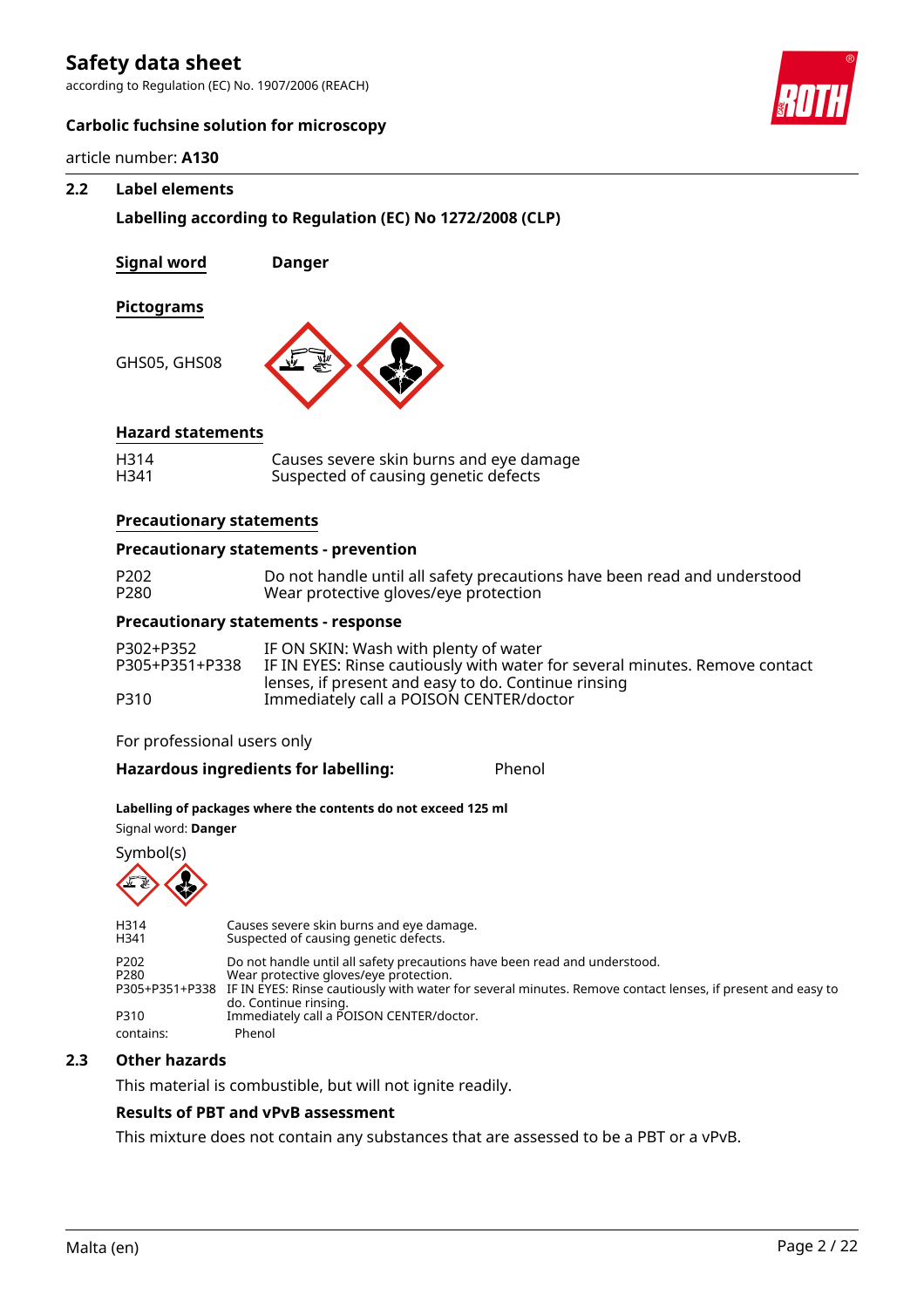according to Regulation (EC) No. 1907/2006 (REACH)



### **Carbolic fuchsine solution for microscopy**

### article number: **A130**

## **SECTION 3: Composition/information on ingredients**

### **3.1 Substances**

not relevant (mixture)

### **3.2 Mixtures**

### **Description of the mixture**

| Name of sub-<br>stance | <b>Identifier</b>                             | Wt%  | <b>Classification acc. to</b><br><b>GHS</b>                       | <b>Pictograms</b> | <b>Notes</b>           |
|------------------------|-----------------------------------------------|------|-------------------------------------------------------------------|-------------------|------------------------|
| Ethanol                | CAS No<br>64-17-5                             | < 10 | Flam. Liq. 2 / H225<br>Eye Irrit. 2 / H319                        |                   | GHS-HC<br>IARC: 1      |
|                        | EC No<br>200-578-6                            |      |                                                                   |                   |                        |
|                        | Index No<br>603-002-00-5                      |      |                                                                   |                   |                        |
|                        | REACH Reg. No<br>01-2119457610-<br>$43  xxxx$ |      |                                                                   |                   |                        |
| Phenol                 | CAS No<br>108-95-2                            | < 5  | Acute Tox. 3 / H301<br>Acute Tox. 3 / H311<br>Acute Tox, 3 / H331 |                   | GHS-HC<br><b>IOELV</b> |
|                        | EC No<br>203-632-7                            |      | Skin Corr. 1B / H314<br>Eye Dam. 1 / H318<br>Muta, 2 / H341       |                   |                        |
|                        | Index No<br>604-001-00-2                      |      | <b>STOT RE 2 / H373</b><br>Aquatic Chronic 2 / H411               |                   |                        |
|                        | REACH Reg. No<br>01-2119882293-<br>32-xxxx    |      |                                                                   |                   |                        |
| Fuchsine               | CAS No<br>632-99-5                            | < 1  | Carc. 2 / H351                                                    |                   | IARC: 2B               |
|                        | EC No<br>211-189-6                            |      |                                                                   |                   |                        |

### **Notes**

GHS-HC: Harmonised classification (the classification of the substance corresponds to the entry in the list according to 1272/ 2008/EC, Annex VI)

IARC: 1: IARC group 1: carcinogenic to humans (International Agency for Research on Cancer)

IARC: 2B: IARC group 2B: possibly carcinogenic to humans (International Agency for Research on Cancer)

IOELV: Substance with a community indicative occupational exposure limit value

| Name of sub-<br>stance | <b>Identifier</b>                                                    | <b>Specific Conc. Limits</b>                                                                                                                       | <b>M-Factors</b> | <b>ATE</b>                                                                                         | <b>Exposure</b><br>route                    |
|------------------------|----------------------------------------------------------------------|----------------------------------------------------------------------------------------------------------------------------------------------------|------------------|----------------------------------------------------------------------------------------------------|---------------------------------------------|
| Phenol                 | CAS No<br>108-95-2<br>EC No<br>203-632-7<br>Index No<br>604-001-00-2 | Skin Corr. 1B; H314: C ≥ 3 %<br>Skin Irrit. 2; H315: 1 % $\leq C$ < 3 %<br>Eye Dam. 1; H318: $C \ge 3$ %<br>Eye Irrit. 2; H319: 1 % $\leq$ C < 3 % |                  | 100 mg/ <sub>kg</sub><br>630 <sup>mg</sup> / <sub>kg</sub><br>0,5 <sup>mg</sup> / <sub>l</sub> /4h | oral<br>dermal<br>inhalation: dust/<br>mist |

For full text of abbreviations: see SECTION 16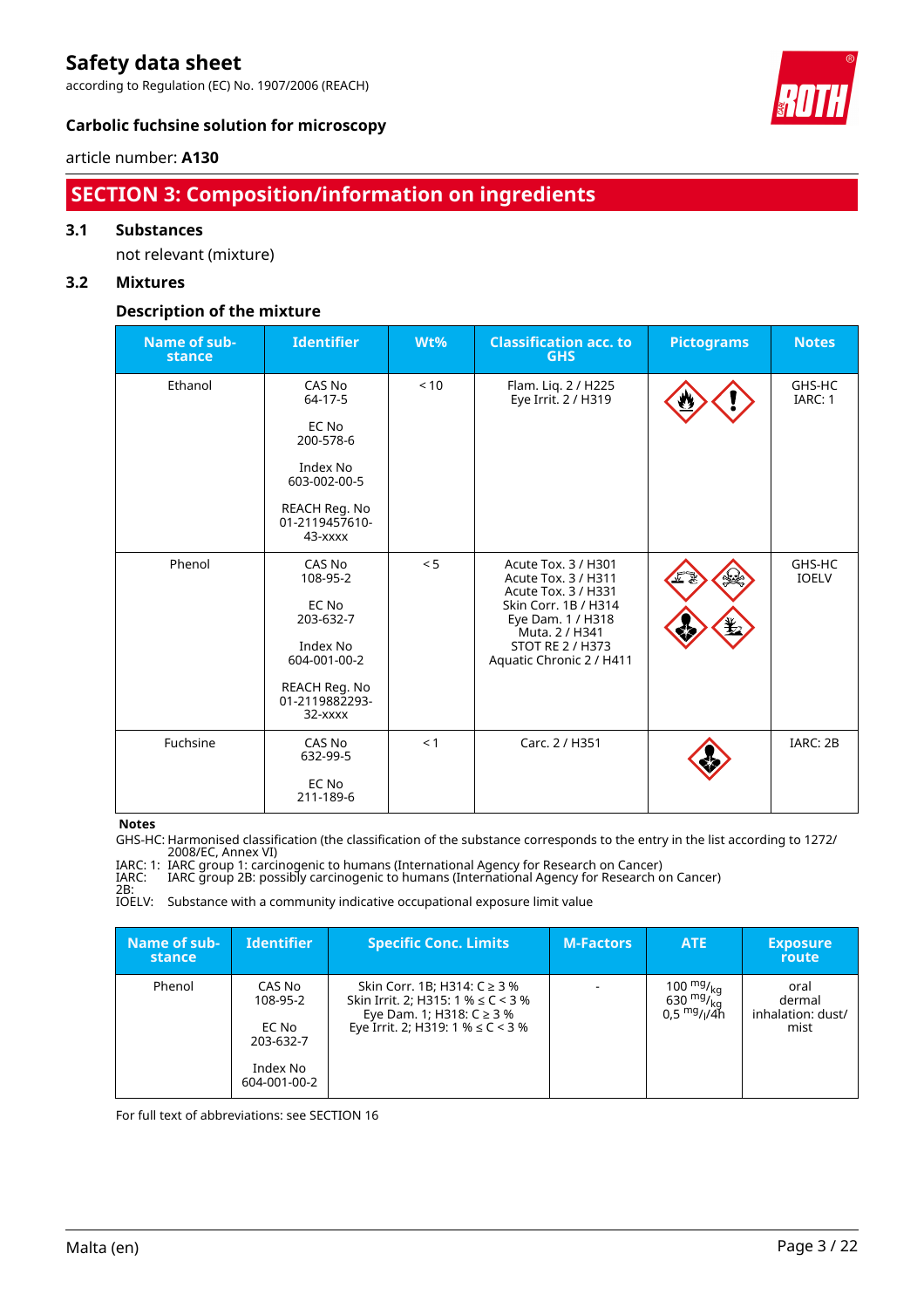according to Regulation (EC) No. 1907/2006 (REACH)



### **Carbolic fuchsine solution for microscopy**

article number: **A130**

### **SECTION 4: First aid measures**

### **4.1 Description of first aid measures**



### **General notes**

Take off immediately all contaminated clothing. Self-protection of the first aider.

### **Following inhalation**

Provide fresh air. In all cases of doubt, or when symptoms persist, seek medical advice.

#### **Following skin contact**

After contact with skin, wash immediately with plenty of water. Immediate medical treatment required because corrosive injuries that are not treated are hard to cure.

#### **Following eye contact**

In case of contact with eyes flush immediately with plenty of flowing water for 10 to 15 minutes holding eyelids apart and consult an ophthalmologist. Protect uninjured eye.

#### **Following ingestion**

Rinse mouth immediately and drink plenty of water. If swallowed danger of perforation of the esophagus and the stomach (strong corrosive effects). Call a physician immediately.

### **4.2 Most important symptoms and effects, both acute and delayed**

Corrosion, Vomiting, Gastric perforation, Risk of serious damage to eyes

### **4.3 Indication of any immediate medical attention and special treatment needed** none

### **SECTION 5: Firefighting measures**

### **5.1 Extinguishing media**



### **Suitable extinguishing media**

co-ordinate firefighting measures to the fire surroundings water spray, alcohol resistant foam, dry extinguishing powder, BC-powder, carbon dioxide (CO₂)

### **Unsuitable extinguishing media**

water jet

### **5.2 Special hazards arising from the substance or mixture**

Ingredients of the mixture combustible. The product itself does not burn.

### **Hazardous combustion products**

In case of fire and/or explosion do not breathe fumes

### **5.3 Advice for firefighters**

In case of fire and/or explosion do not breathe fumes. Fight fire with normal precautions from a reasonable distance. Wear self-contained breathing apparatus. Wear full chemical protective clothing.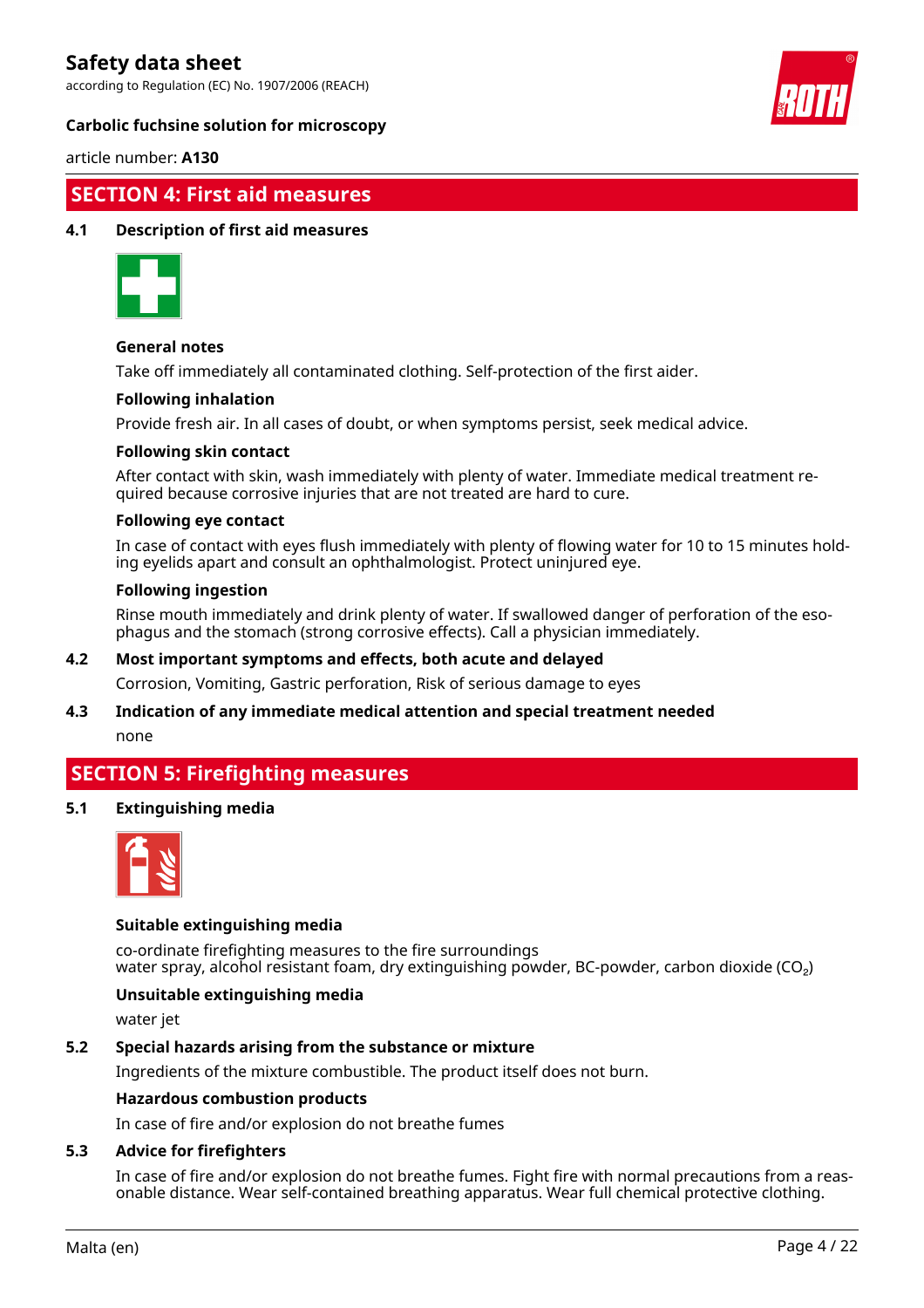according to Regulation (EC) No. 1907/2006 (REACH)



### **Carbolic fuchsine solution for microscopy**

article number: **A130**

### **SECTION 6: Accidental release measures**

### **6.1 Personal precautions, protective equipment and emergency procedures**



### **For non-emergency personnel**

Do not breathe vapour/spray. Avoid contact with skin, eyes and clothes. Use personal protective equipment as required.

### **6.2 Environmental precautions**

Keep away from drains, surface and ground water.

### **6.3 Methods and material for containment and cleaning up**

#### **Advice on how to contain a spill**

Covering of drains.

#### **Advice on how to clean up a spill**

Absorb with liquid-binding material (sand, diatomaceous earth, acid- or universal binding agents).

#### **Other information relating to spills and releases**

Place in appropriate containers for disposal. Ventilate affected area.

#### **6.4 Reference to other sections**

Hazardous combustion products: see section 5. Personal protective equipment: see section 8. Incompatible materials: see section 10. Disposal considerations: see section 13.

### **SECTION 7: Handling and storage**

### **7.1 Precautions for safe handling**

Handle and open container with care. Avoid exposure. Clear contaminated areas thoroughly.

### **Measures to prevent fire as well as aerosol and dust generation**



Keep away from sources of ignition - No smoking.

### **Advice on general occupational hygiene**

Wash hands before breaks and after work. Keep away from food, drink and animal feedingstuffs.

### **7.2 Conditions for safe storage, including any incompatibilities**

Keep container tightly closed in a cool place.

### **Incompatible substances or mixtures**

Observe hints for combined storage.

**Consideration of other advice:**

### **Specific designs for storage rooms or vessels**

Recommended storage temperature: 15 – 25 °C

### **7.3 Specific end use(s)**

No information available.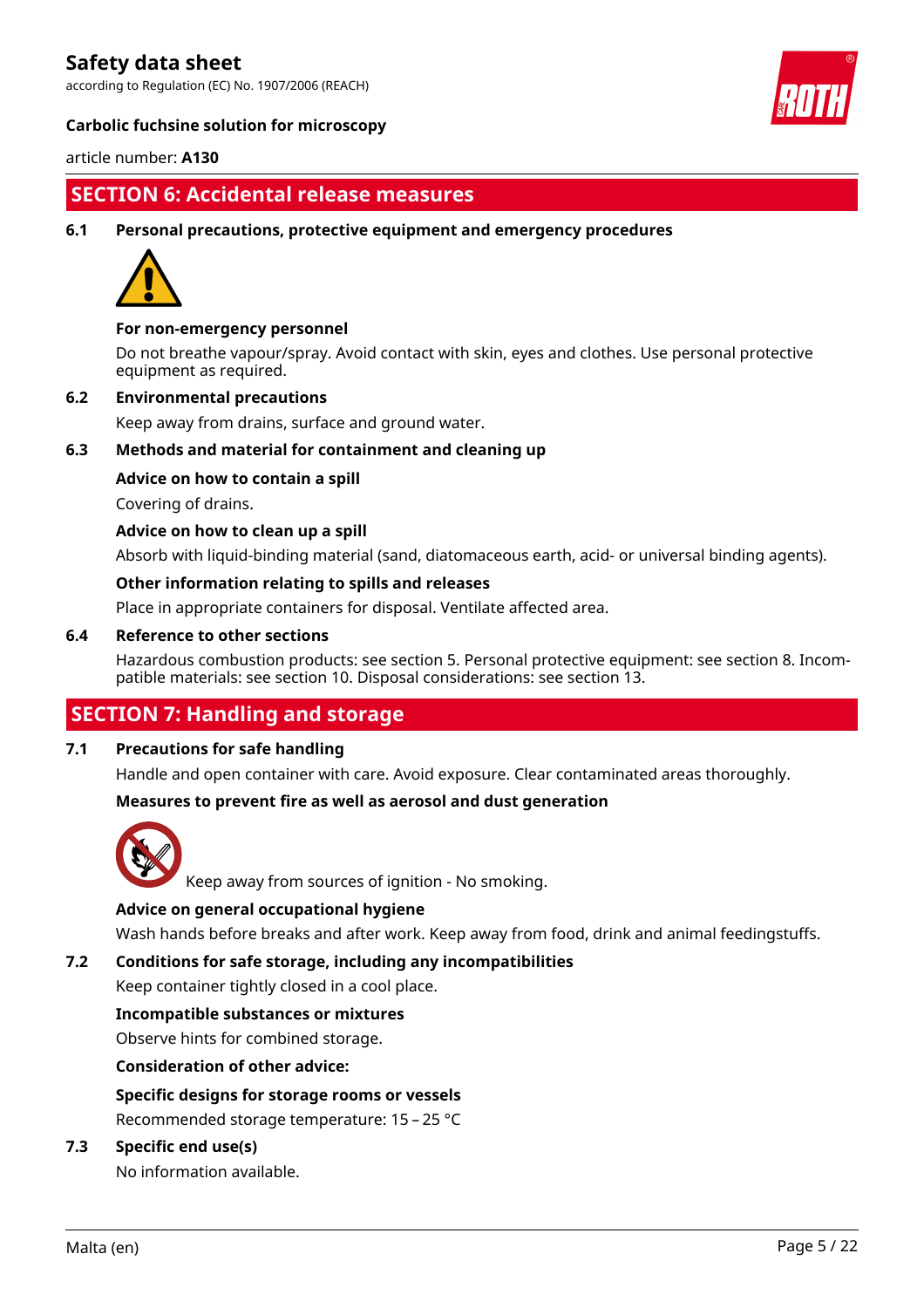according to Regulation (EC) No. 1907/2006 (REACH)



### **Carbolic fuchsine solution for microscopy**

### article number: **A130**

## **SECTION 8: Exposure controls/personal protection**

### **8.1 Control parameters**

### **National limit values**

### **Occupational exposure limit values (Workplace Exposure Limits)**

| Cou<br>ntr<br>y | <b>Name of agent</b> | <b>CAS No</b> | Identi-<br>fier | <b>TW</b><br>A<br>[pp<br>[m] | <b>TWA</b><br>[mq/<br>$m3$ ] | <b>STE</b><br>ь<br>[pp<br>[m] | <b>STEL</b><br>[mq/<br>m <sup>3</sup> | Ceil<br>/inq-<br>[pp<br>mľ | Ceil-<br>ing-C'<br>[mg/<br>$\left[\mathsf{m}^{\bar{\mathsf{3}}}\right]$ | Nota-<br>tion | <b>Source</b>   |
|-----------------|----------------------|---------------|-----------------|------------------------------|------------------------------|-------------------------------|---------------------------------------|----------------------------|-------------------------------------------------------------------------|---------------|-----------------|
| EU              | phenol               | 108-95-2      | <b>IOELV</b>    | 2                            | 8                            | 4                             | 16                                    |                            |                                                                         |               | 2009/<br>161/EU |
| MT              | phenol               | 108-95-2      | <b>OELV</b>     | 2                            | 8                            | 4                             | 16                                    |                            |                                                                         |               | CAP. 424        |

# **Notation**

Ceiling-C Ceiling value is a limit value above which exposure should not occur

STEL Short-term exposure limit: a limit value above which exposure should not occur and which is related to a 15 minute period (unless otherwise specified)

TWA Time-weighted average (long-term exposure limit): measured or calculated in relation to a reference period of 8 hours time-weighted average (unless otherwise specified)

| Relevant DNELs of components of the mixture |               |               |                                |                                                 |                   |                               |  |
|---------------------------------------------|---------------|---------------|--------------------------------|-------------------------------------------------|-------------------|-------------------------------|--|
| Name of sub-<br>stance                      | <b>CAS No</b> | End-<br>point | <b>Threshol</b><br>d level     | <b>Protection</b><br>goal, route of<br>exposure | <b>Used in</b>    | <b>Exposure time</b>          |  |
| Ethanol                                     | 64-17-5       | <b>DNEL</b>   | 1.900 mg/<br>m <sup>3</sup>    | human, inhalat-<br>ory                          | worker (industry) | acute - systemic<br>effects   |  |
| Ethanol                                     | 64-17-5       | <b>DNEL</b>   | 343 mg/kg                      | human, dermal                                   | worker (industry) | chronic - systemic<br>effects |  |
| Ethanol                                     | 64-17-5       | <b>DNEL</b>   | 950 mg/m $3$                   | human, inhalat-<br>ory                          | worker (industry) | chronic - systemic<br>effects |  |
| Phenol                                      | 108-95-2      | <b>DNEL</b>   | $8 \text{ mg/m}^3$             | human, inhalat-<br>ory                          | worker (industry) | chronic - systemic<br>effects |  |
| Phenol                                      | 108-95-2      | <b>DNEL</b>   | $16 \text{ mg/m}^3$            | human, inhalat-<br>ory                          | worker (industry) | acute - local ef-<br>fects    |  |
| Phenol                                      | 108-95-2      | <b>DNEL</b>   | $1,23 \text{ mg/kg}$<br>bw/day | human, dermal                                   | worker (industry) | chronic - systemic<br>effects |  |

### **Relevant PNECs of components of the mixture**

| Name of sub-<br><b>stance</b> | <b>CAS No</b> | End-<br>point | <b>Threshol</b><br>d level | <b>Organism</b> | <b>Environmental</b><br>compartment | <b>Exposure time</b>      |
|-------------------------------|---------------|---------------|----------------------------|-----------------|-------------------------------------|---------------------------|
| Ethanol                       | 64-17-5       | <b>PNEC</b>   | 0,79 $mg/m3$               | unknown         | marine water                        | intermittent re-<br>lease |
| Ethanol                       | 64-17-5       | <b>PNEC</b>   | 2,75 $mg/m3$               | unknown         | air                                 | intermittent re-<br>lease |
| Ethanol                       | 64-17-5       | <b>PNEC</b>   | 3,6 $mg/m3$                | unknown         | freshwater sedi-<br>ment            | intermittent re-<br>lease |
| Ethanol                       | 64-17-5       | <b>PNEC</b>   | 580 $mg/mcm3$              | unknown         | sewage treatment<br>plant (STP)     | intermittent re-<br>lease |
| Ethanol                       | 64-17-5       | <b>PNEC</b>   | $0.63 \frac{mg}{cm^3}$     | unknown         | soil                                | intermittent re-<br>lease |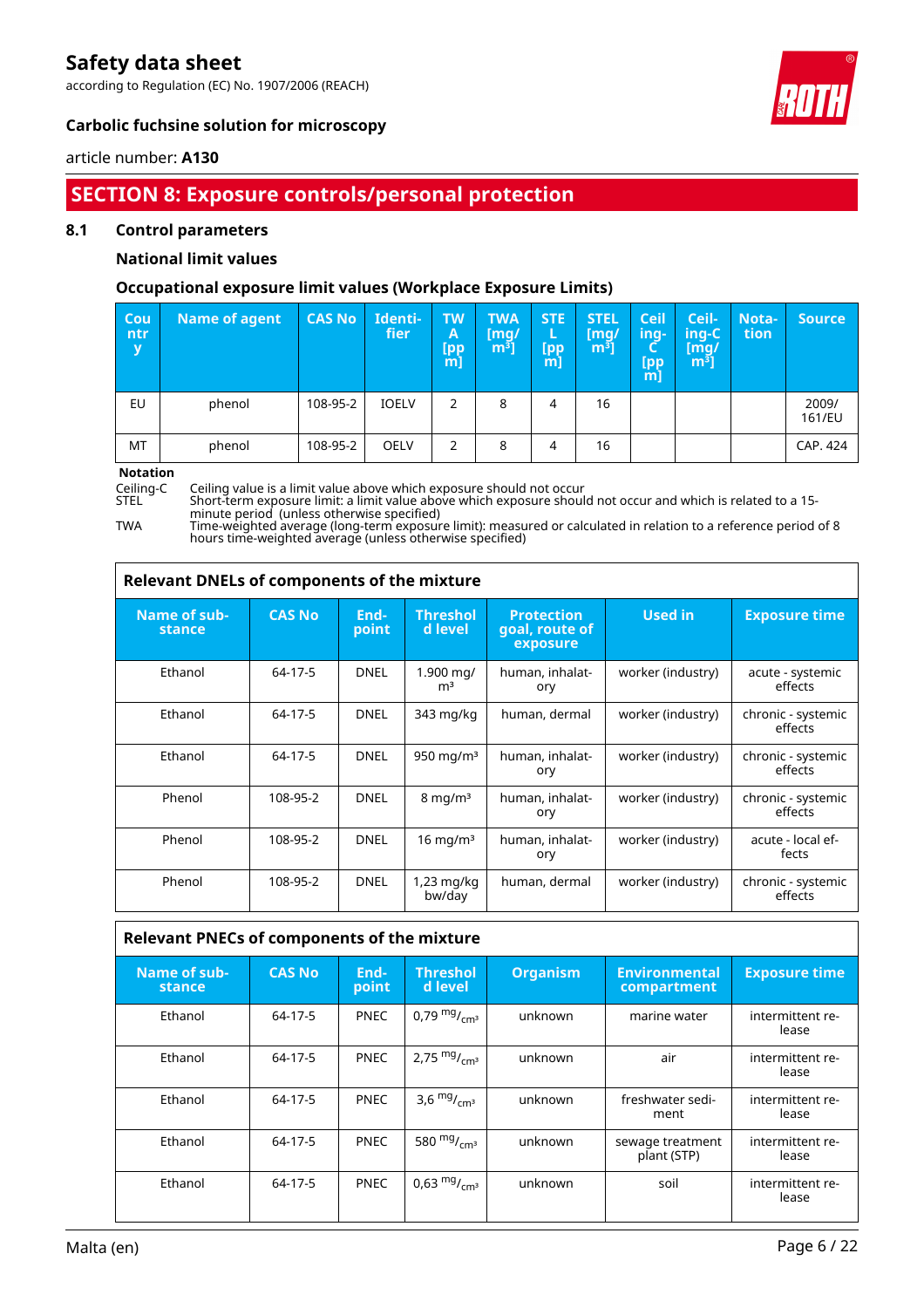according to Regulation (EC) No. 1907/2006 (REACH)



### **Carbolic fuchsine solution for microscopy**

### article number: **A130**

| <b>Relevant PNECs of components of the mixture</b> |               |               |                            |                            |                                     |                                 |  |
|----------------------------------------------------|---------------|---------------|----------------------------|----------------------------|-------------------------------------|---------------------------------|--|
| Name of sub-<br>stance                             | <b>CAS No</b> | End-<br>point | <b>Threshol</b><br>d level | <b>Organism</b>            | <b>Environmental</b><br>compartment | <b>Exposure time</b>            |  |
| Ethanol                                            | 64-17-5       | <b>PNEC</b>   | 0,96 $mg/m2$               | unknown                    | freshwater                          | intermittent re-<br>lease       |  |
| Phenol                                             | 108-95-2      | <b>PNEC</b>   | $0,008$ mg/ <sub>1</sub>   | aquatic organ-<br>isms     | freshwater                          | short-term (single<br>instance) |  |
| Phenol                                             | 108-95-2      | <b>PNEC</b>   | $0,001 \frac{mg}{l}$       | aquatic organ-<br>isms     | marine water                        | short-term (single<br>instance) |  |
| Phenol                                             | 108-95-2      | <b>PNEC</b>   | $2,1 \frac{mg}{l}$         | aquatic organ-<br>isms     | sewage treatment<br>plant (STP)     | short-term (single<br>instance) |  |
| Phenol                                             | 108-95-2      | <b>PNEC</b>   | $0,091 \text{ mg}$<br>kg   | aquatic organ-<br>isms     | freshwater sedi-<br>ment            | short-term (single<br>instance) |  |
| Phenol                                             | 108-95-2      | <b>PNEC</b>   | $0.009$ mg/<br>kq          | aquatic organ-<br>isms     | marine sediment                     | short-term (single<br>instance) |  |
| Phenol                                             | 108-95-2      | <b>PNEC</b>   | $0.136$ mg/<br>kq          | terrestrial organ-<br>isms | soil                                | short-term (single<br>instance) |  |

### **8.2 Exposure controls**

### **Individual protection measures (personal protective equipment)**

### **Eye/face protection**



Use safety goggle with side protection. Wear face protection.

### **Skin protection**



### **• hand protection**

Wear suitable gloves. Chemical protection gloves are suitable, which are tested according to EN 374. Check leak-tightness/impermeability prior to use. For special purposes, it is recommended to check the resistance to chemicals of the protective gloves mentioned above together with the supplier of these gloves. The times are approximate values from measurements at  $\tilde{z}$   $\tilde{z}$   $\tilde{z}$   $\tilde{z}$   $\tilde{z}$  and permanent contact. Increased temperatures due to heated substances, body heat etc. and a reduction of the effective layer thickness by stretching can lead to a considerable reduction of the breakthrough time. If in doubt, contact manufacturer. At an approx. 1.5 times larger / smaller layer thickness, the respective breakthrough time is doubled / halved. The data apply only to the pure substance. When transferred to substance mixtures, they may only be considered as a guide.

### **• type of material**

NBR (Nitrile rubber)

#### **• material thickness**

0,4 mm

**• breakthrough times of the glove material**

>480 minutes (permeation: level 6)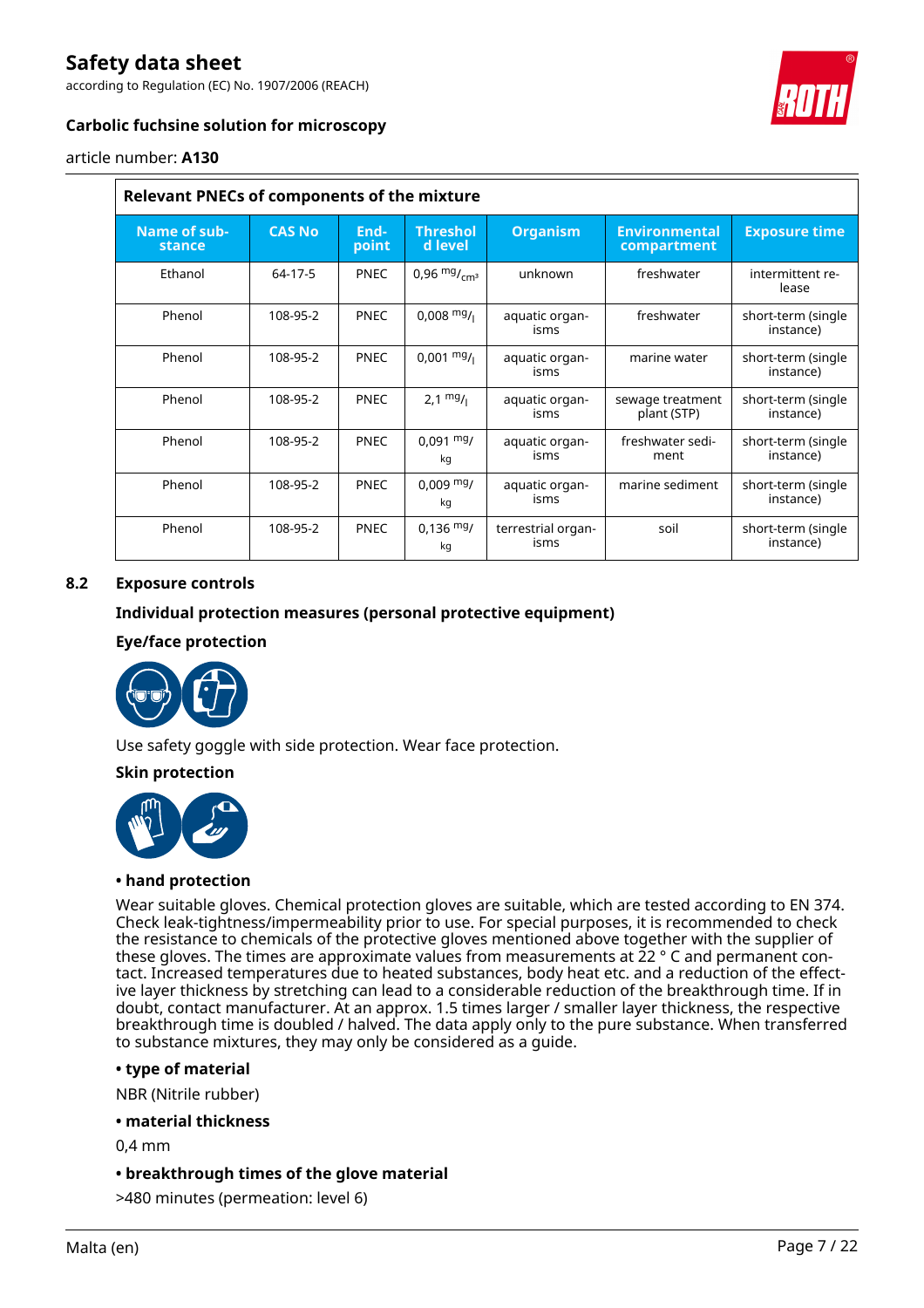according to Regulation (EC) No. 1907/2006 (REACH)

### **Carbolic fuchsine solution for microscopy**



#### article number: **A130**

### **• other protection measures**

Take recovery periods for skin regeneration. Preventive skin protection (barrier creams/ointments) is recommended.

#### **Respiratory protection**



Respiratory protection necessary at: Aerosol or mist formation. Type: A (against organic gases and vapours with a boiling point of > 65 °C , colour code: Brown).

#### **Environmental exposure controls**

Keep away from drains, surface and ground water.

### **SECTION 9: Physical and chemical properties**

### **9.1 Information on basic physical and chemical properties**

| Physical state                                              | liquid                                        |
|-------------------------------------------------------------|-----------------------------------------------|
| Colour                                                      | dark violet                                   |
| Odour                                                       | faintly perceptible                           |
| Melting point/freezing point                                | not determined                                |
| Boiling point or initial boiling point and boiling<br>range | >85 °C                                        |
| Flammability                                                | non-combustible                               |
| Lower and upper explosion limit                             | not determined                                |
| Flash point                                                 | not determined                                |
| Auto-ignition temperature                                   | not determined                                |
| Decomposition temperature                                   | not relevant                                  |
| pH (value)                                                  | 4 – 5 (20 °C)                                 |
| Kinematic viscosity                                         | not determined                                |
| Solubility(ies)                                             |                                               |
| Water solubility                                            | miscible in any proportion                    |
| Partition coefficient                                       |                                               |
| Partition coefficient n-octanol/water (log value):          | this information is not available             |
|                                                             |                                               |
| Vapour pressure                                             | not determined                                |
|                                                             |                                               |
| Density                                                     | 0,98 $9/_{cm^3}$ at 20 °C                     |
| Relative vapour density                                     | information on this property is not available |
|                                                             |                                               |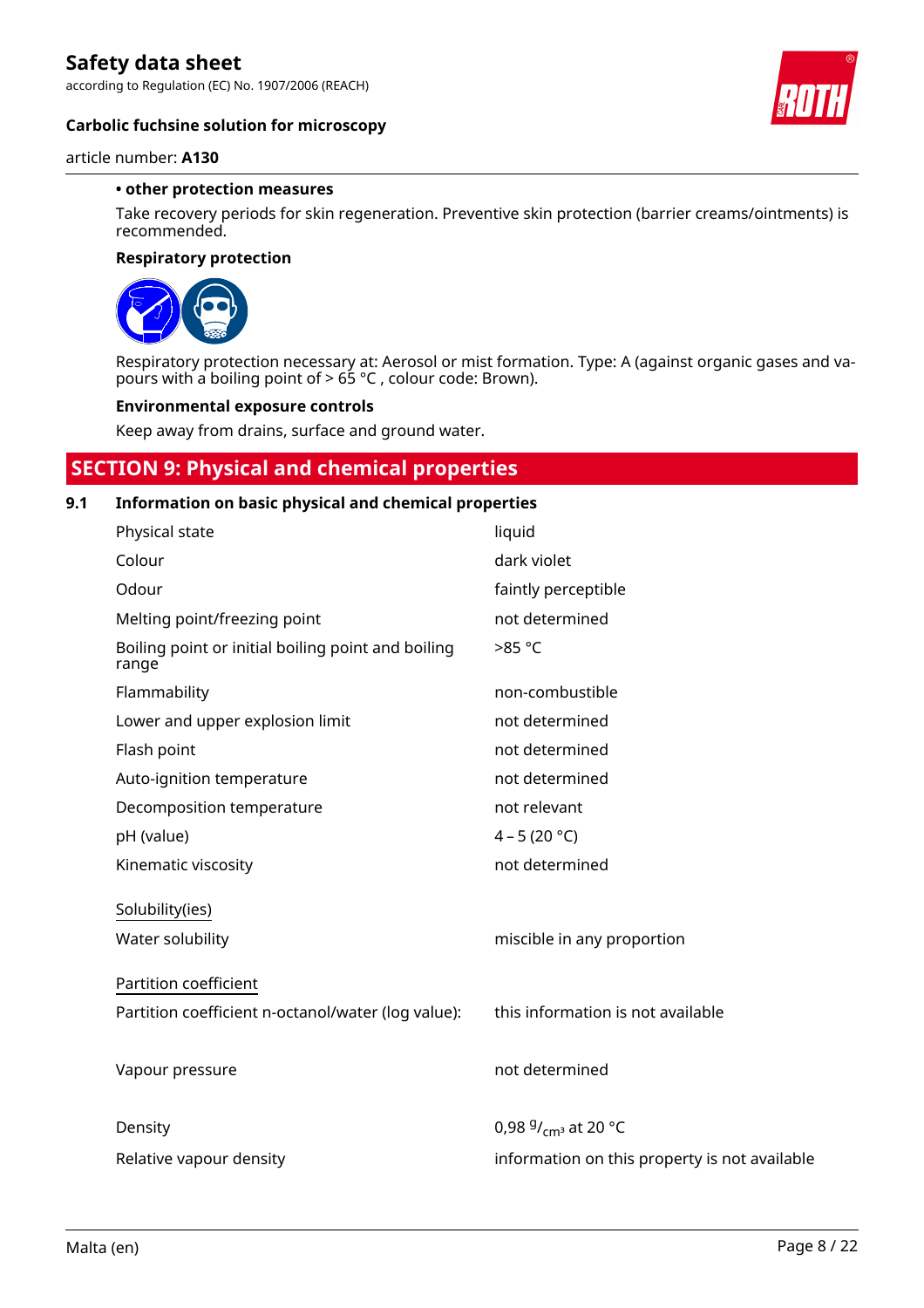according to Regulation (EC) No. 1907/2006 (REACH)



### **Carbolic fuchsine solution for microscopy**

#### article number: **A130**

|     | Particle characteristics                               | not relevant (liquid)                                          |
|-----|--------------------------------------------------------|----------------------------------------------------------------|
|     | Other safety parameters                                |                                                                |
|     | Oxidising properties                                   | none                                                           |
| 9.2 | <b>Other information</b>                               |                                                                |
|     | Information with regard to physical hazard<br>classes: | hazard classes acc. to GHS<br>(physical hazards): not relevant |
|     | Other safety characteristics:                          |                                                                |
|     | Miscibility                                            | completely miscible with water                                 |
|     |                                                        |                                                                |

### **SECTION 10: Stability and reactivity**

### **10.1 Reactivity**

This material is not reactive under normal ambient conditions.

### **10.2 Chemical stability**

The material is stable under normal ambient and anticipated storage and handling conditions of temperature and pressure.

### **10.3 Possibility of hazardous reactions**

No known hazardous reactions.

#### **10.4 Conditions to avoid**

There are no specific conditions known which have to be avoided.

#### **10.5 Incompatible materials**

There is no additional information.

### **10.6 Hazardous decomposition products**

Hazardous combustion products: see section 5.

### **SECTION 11: Toxicological information**

### **11.1 Information on hazard classes as defined in Regulation (EC) No 1272/2008**

Test data are not available for the complete mixture.

### **Classification procedure**

The method for classification of the mixture is based on ingredients of the mixture (additivity formula).

### **Classification according to GHS (1272/2008/EC, CLP)**

#### **Acute toxicity**

Shall not be classified as acutely toxic.

| Acute toxicity estimate (ATE) of components of the mixture                |          |                       |                                       |  |  |  |
|---------------------------------------------------------------------------|----------|-----------------------|---------------------------------------|--|--|--|
| Name of substance<br><b>CAS No</b><br><b>ATE</b><br><b>Exposure route</b> |          |                       |                                       |  |  |  |
| Phenol                                                                    | 108-95-2 | oral                  | 100 $mg/kq$                           |  |  |  |
| Phenol                                                                    | 108-95-2 | dermal                | 630 $mg/g_{\rm kq}$                   |  |  |  |
| Phenol                                                                    | 108-95-2 | inhalation: dust/mist | $0.5 \frac{mg}{l}$ / <sub>1</sub> /4h |  |  |  |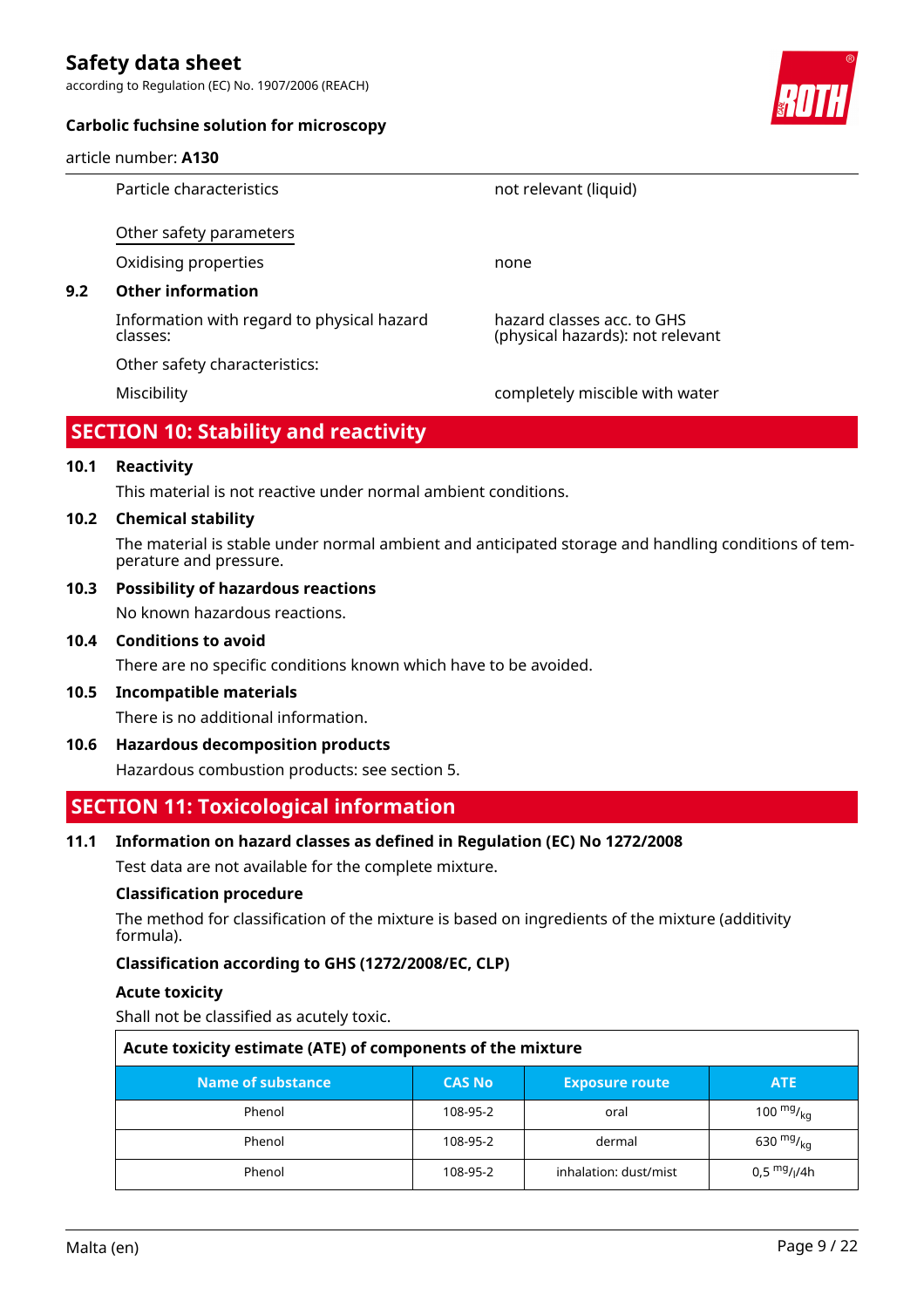according to Regulation (EC) No. 1907/2006 (REACH)



### **Carbolic fuchsine solution for microscopy**

### article number: **A130**

| Acute toxicity of components of the mixture |               |                          |                 |                           |                |  |  |
|---------------------------------------------|---------------|--------------------------|-----------------|---------------------------|----------------|--|--|
| Name of substance                           | <b>CAS No</b> | <b>Exposure</b><br>route | <b>Endpoint</b> | <b>Value</b>              | <b>Species</b> |  |  |
| Ethanol                                     | 64-17-5       | inhalation: ya-<br>pour  | <b>LC50</b>     | 95,6 mg/ <sub>l</sub> /4h | rat            |  |  |
| Ethanol                                     | 64-17-5       | oral                     | LD50            | 7.060 $mg/kq$             | rat            |  |  |
| Phenol                                      | 108-95-2      | oral                     | LD50            | 317 $mg/_{ka}$            | rat            |  |  |
| Phenol                                      | 108-95-2      | dermal                   | LD50            | 630 $mg/ka$               | rabbit         |  |  |
| Fuchsine                                    | 632-99-5      | oral                     | LD50            | $>2.000 \frac{mg}{kg}$    | monkey         |  |  |

### **Skin corrosion/irritation**

Causes severe skin burns and eye damage.

### **Serious eye damage/eye irritation**

Causes serious eye damage.

### **Respiratory or skin sensitisation**

Shall not be classified as a respiratory or skin sensitiser.

### **Germ cell mutagenicity**

Suspected of causing genetic defects.

### **Carcinogenicity**

Shall not be classified as carcinogenic.

#### **Reproductive toxicity**

Shall not be classified as a reproductive toxicant.

### **Specific target organ toxicity - single exposure**

Shall not be classified as a specific target organ toxicant (single exposure).

### **Specific target organ toxicity - repeated exposure**

Shall not be classified as a specific target organ toxicant (repeated exposure).

#### **Aspiration hazard**

Shall not be classified as presenting an aspiration hazard.

### **Symptoms related to the physical, chemical and toxicological characteristics**

#### **• If swallowed**

If swallowed danger of perforation of the esophagus and the stomach (strong corrosive effects)

#### **• If in eyes**

causes burns, Causes serious eye damage, risk of blindness

#### **• If inhaled**

Irritating to respiratory system

### **• If on skin**

causes severe burns, causes poorly healing wounds

### **• Other information**

none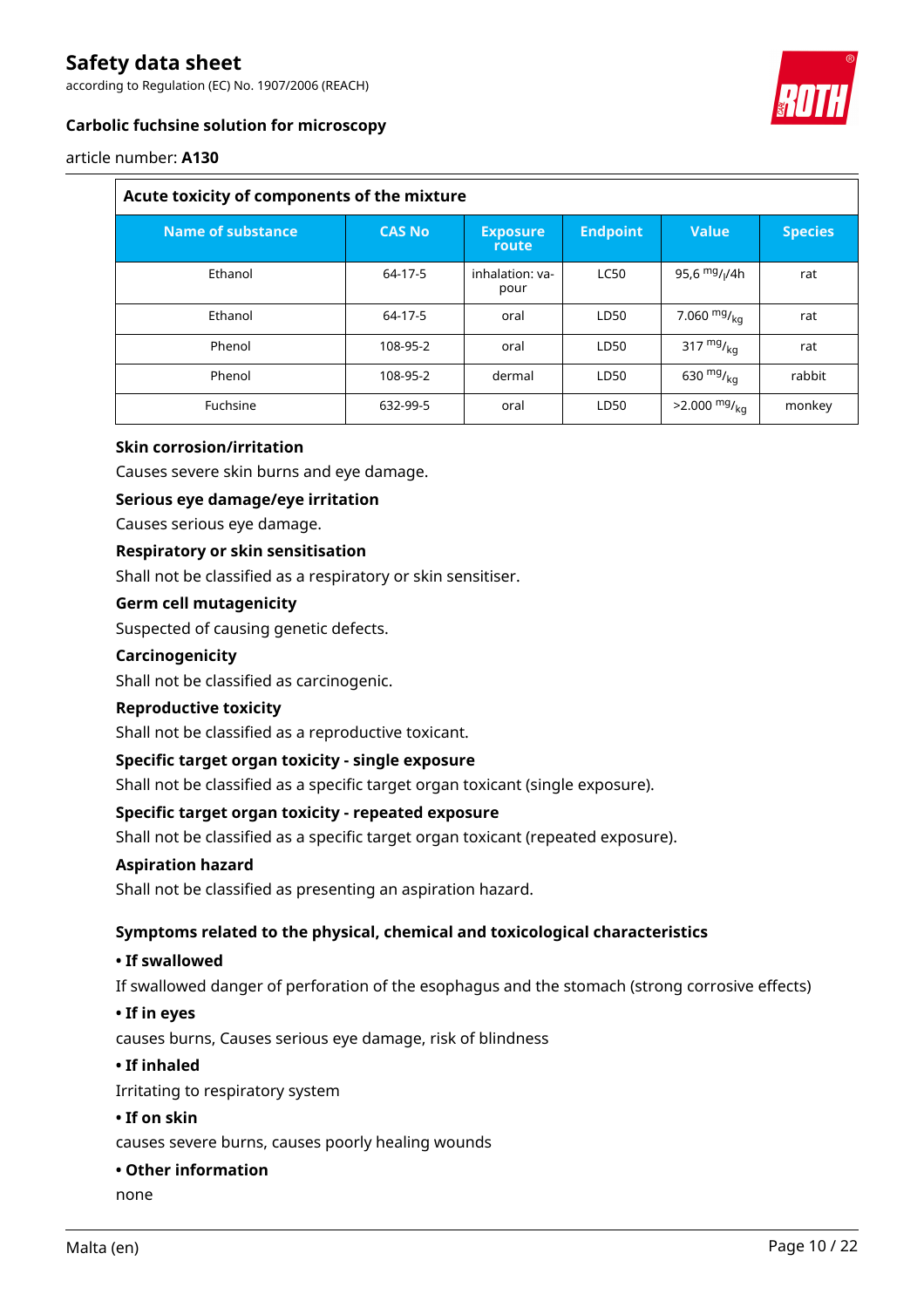according to Regulation (EC) No. 1907/2006 (REACH)



### **Carbolic fuchsine solution for microscopy**

article number: **A130**

- **11.2 Endocrine disrupting properties** None of the ingredients are listed.
- **11.3 Information on other hazards** There is no additional information.

## **SECTION 12: Ecological information**

### **12.1 Toxicity**

Shall not be classified as hazardous to the aquatic environment.

| Aquatic toxicity (acute) of components of the mixture |                         |                                                              |                         |                       |                         |  |  |  |
|-------------------------------------------------------|-------------------------|--------------------------------------------------------------|-------------------------|-----------------------|-------------------------|--|--|--|
| Name of sub-<br>stance                                | <b>CAS No</b>           | <b>Endpoint</b>                                              | <b>Value</b>            | <b>Species</b>        | <b>Exposure</b><br>time |  |  |  |
| Ethanol                                               | 64-17-5                 | $8.140 \frac{mg}{L}$<br><b>LC50</b><br>orfe (Leuciscus idus) |                         | 96 h                  |                         |  |  |  |
| Ethanol                                               | 64-17-5                 | <b>EC50</b>                                                  | $9.000 - 14.000$<br>mg/ | daphnia magna         | 48 h                    |  |  |  |
| Phenol                                                | <b>LC50</b><br>108-95-2 |                                                              | $8,9 \frac{mg}{l}$      | fish                  | 96 h                    |  |  |  |
| Phenol                                                | 108-95-2                | <b>EC50</b>                                                  | $3,1 \frac{mg}{l}$      | aquatic invertebrates | 48 h                    |  |  |  |
| Fuchsine                                              | 632-99-5                | <b>LC50</b>                                                  | $6,8 \frac{mg}{l}$      | fish                  | 24 h                    |  |  |  |

| Aquatic toxicity (chronic) of components of the mixture                                                                 |          |             |                      |                       |      |  |  |  |
|-------------------------------------------------------------------------------------------------------------------------|----------|-------------|----------------------|-----------------------|------|--|--|--|
| Name of sub-<br><b>Endpoint</b><br><b>Value</b><br><b>Species</b><br><b>CAS No</b><br><b>Exposure</b><br>stance<br>time |          |             |                      |                       |      |  |  |  |
| Phenol                                                                                                                  | 108-95-2 | <b>LC50</b> | $21,93 \frac{mg}{l}$ | fish                  | 14 d |  |  |  |
| Phenol                                                                                                                  | 108-95-2 | EC50        | $10^{mg}$ /          | aquatic invertebrates | 16 d |  |  |  |

### **Biodegradation**

Data are not available.

### **12.2 Process of degradability**

| Degradability of components of the mixture                                                                                        |          |                              |        |                 |  |             |  |
|-----------------------------------------------------------------------------------------------------------------------------------|----------|------------------------------|--------|-----------------|--|-------------|--|
| <b>CAS No</b><br><b>Time</b><br><b>Method</b><br>Name of<br>Degrada-<br><b>Process</b><br><b>Source</b><br>tion rate<br>substance |          |                              |        |                 |  |             |  |
| Ethanol                                                                                                                           | 64-17-5  | biotic/abiotic               | 94 %   | d               |  |             |  |
| Phenol                                                                                                                            | 108-95-2 | biotic/abiotic               | 85%    | 14d             |  |             |  |
| Phenol                                                                                                                            | 108-95-2 | carbon dioxide<br>generation | 45.5 % | 3 d             |  | <b>ECHA</b> |  |
| Phenol                                                                                                                            | 108-95-2 | oxygen deple-<br>tion        | 96 %   | 20 <sub>d</sub> |  | <b>ECHA</b> |  |

### **12.3 Bioaccumulative potential**

Data are not available.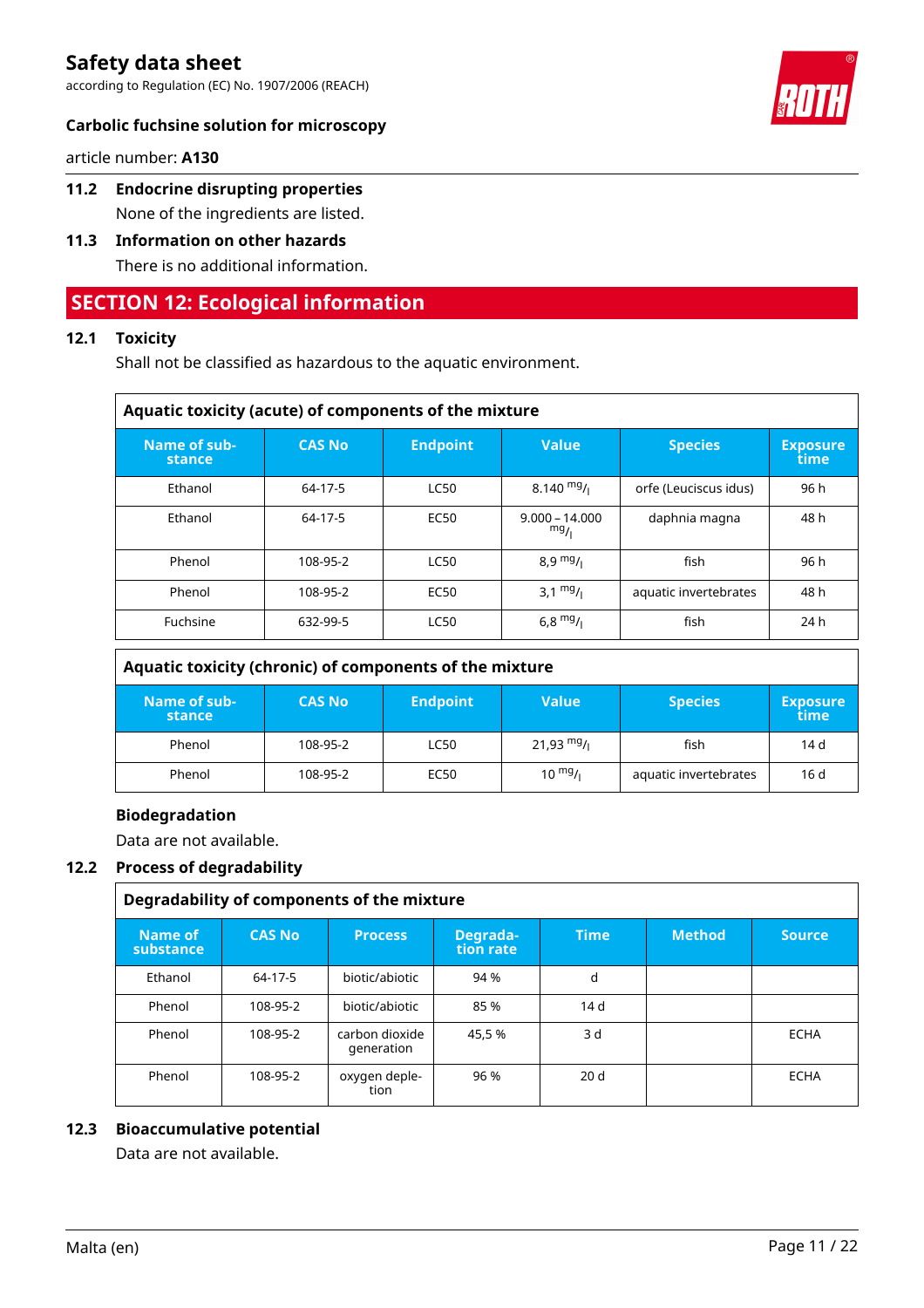according to Regulation (EC) No. 1907/2006 (REACH)



### **Carbolic fuchsine solution for microscopy**

#### article number: **A130**

| Bioaccumulative potential of components of the mixture                         |          |      |                              |  |  |  |
|--------------------------------------------------------------------------------|----------|------|------------------------------|--|--|--|
| Name of substance<br><b>BOD5/COD</b><br><b>CAS No</b><br><b>BCF</b><br>Log KOW |          |      |                              |  |  |  |
| Ethanol                                                                        | 64-17-5  |      | $-0.31$                      |  |  |  |
| Phenol                                                                         | 108-95-2 | 17,5 | 1,47 (30 °C)                 |  |  |  |
| <b>Fuchsine</b>                                                                | 632-99-5 |      | 1,632 (pH value: 6,3, 25 °C) |  |  |  |

#### **12.4 Mobility in soil**

Data are not available.

### **12.5 Results of PBT and vPvB assessment**

Data are not available.

- **12.6 Endocrine disrupting properties** None of the ingredients are listed.
- **12.7 Other adverse effects**

Data are not available.

### **SECTION 13: Disposal considerations**

### **13.1 Waste treatment methods**



This material and its container must be disposed of as hazardous waste. Dispose of contents/container in accordance with local/regional/national/international regulations.

#### **Sewage disposal-relevant information**

Do not empty into drains.

#### **Waste treatment of containers/packagings**

It is a dangerous waste; only packagings which are approved (e.g. acc. to ADR) may be used.

#### **13.2 Relevant provisions relating to waste**

The allocation of waste identity numbers/waste descriptions must be carried out according to the EEC, specific to the industry and process. Waste catalogue ordinance (Germany).

#### **13.3 Remarks**

Waste shall be separated into the categories that can be handled separately by the local or national waste management facilities. Please consider the relevant national or regional provisions.

### **SECTION 14: Transport information**

### **14.1 UN number or ID number**

| ADR/RID/ADN             | UN 1760                  |
|-------------------------|--------------------------|
| IMDG-Code               | UN 1760                  |
| ICAO-TI                 | UN 1760                  |
| UN proper shipping name |                          |
| ADR/RID/ADN             | CORROSIVE LIQUID, N.O.S. |

**14.2**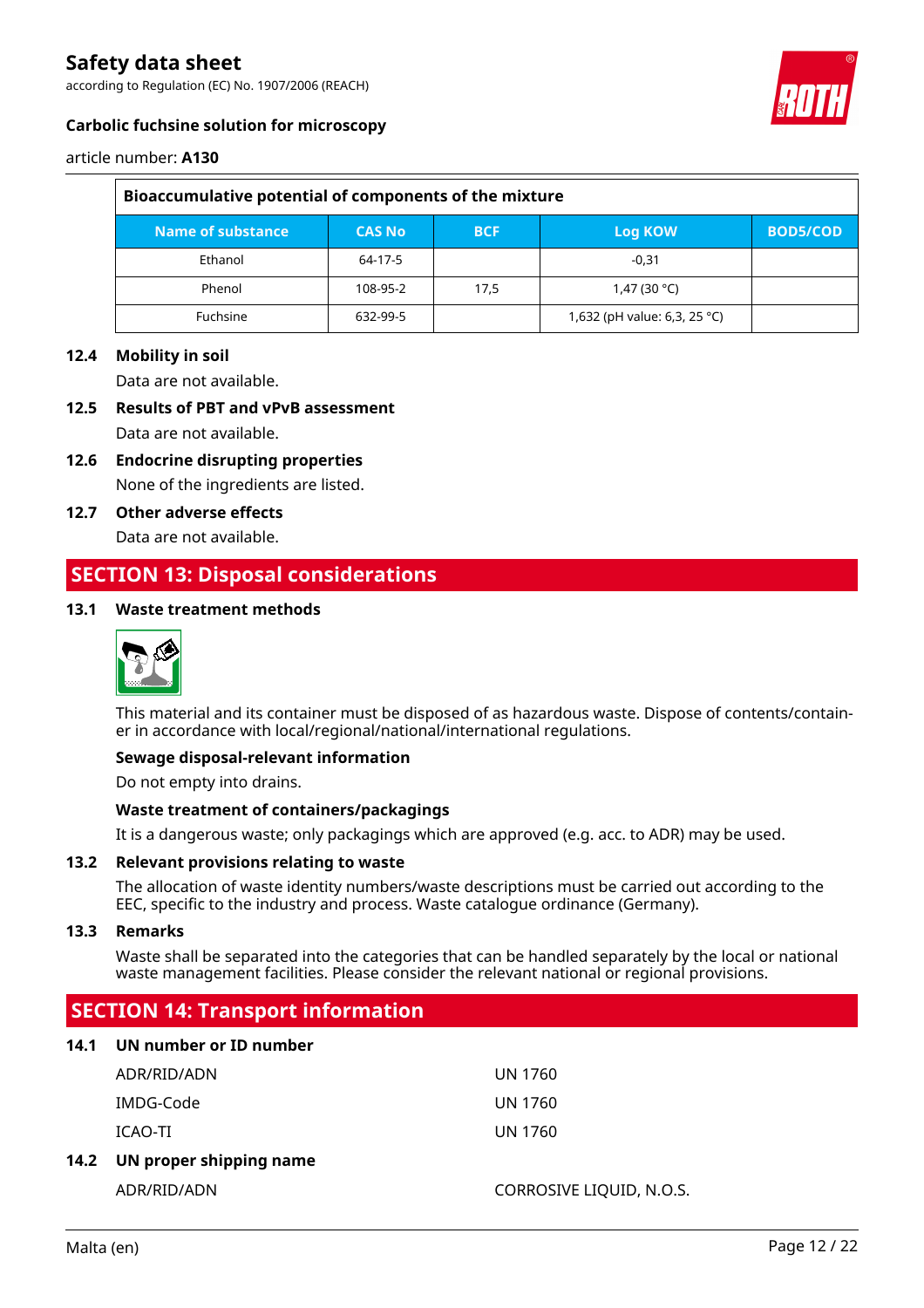according to Regulation (EC) No. 1907/2006 (REACH)

### **Carbolic fuchsine solution for microscopy**



article number: **A130**

|      | IMDG-Code                              | CORROSIVE LIQUID, N.O.S.                                                   |
|------|----------------------------------------|----------------------------------------------------------------------------|
|      | ICAO-TI                                | Corrosive liquid, n.o.s.                                                   |
|      | Technical name (hazardous ingredients) | Ethanol, Phenol                                                            |
| 14.3 | <b>Transport hazard class(es)</b>      |                                                                            |
|      | ADR/RID/ADN                            | 8                                                                          |
|      | IMDG-Code                              | 8                                                                          |
|      | ICAO-TI                                | 8                                                                          |
| 14.4 | <b>Packing group</b>                   |                                                                            |
|      | ADR/RID/ADN                            | $_{\rm II}$                                                                |
|      | IMDG-Code                              | $_{\rm II}$                                                                |
|      | ICAO-TI                                | $_{\rm II}$                                                                |
| 14.5 | <b>Environmental hazards</b>           | non-environmentally hazardous acc. to the dan-<br>gerous goods regulations |

### **14.6 Special precautions for user**

Provisions for dangerous goods (ADR) should be complied within the premises.

### **14.7 Maritime transport in bulk according to IMO instruments** The cargo is not intended to be carried in bulk.

### **14.8 Information for each of the UN Model Regulations**

| information                           | Transport of dangerous goods by road, rail and inland waterway (ADR/RID/ADN) - Additional |
|---------------------------------------|-------------------------------------------------------------------------------------------|
| Proper shipping name                  | CORROSIVE LIQUID, N.O.S.                                                                  |
| Particulars in the transport document | UN1760, CORROSIVE LIQUID, N.O.S., (contains:<br>Ethanol, Phenol), 8, II, (E)              |
| Classification code                   | C <sub>9</sub>                                                                            |
| Danger label(s)                       | 8                                                                                         |
|                                       |                                                                                           |
| Special provisions (SP)               | 274                                                                                       |
| Excepted quantities (EQ)              | E <sub>2</sub>                                                                            |
| Limited quantities (LQ)               | 1 L                                                                                       |
| Transport category (TC)               | 2                                                                                         |
| Tunnel restriction code (TRC)         | E                                                                                         |
| Hazard identification No              | 80                                                                                        |
|                                       |                                                                                           |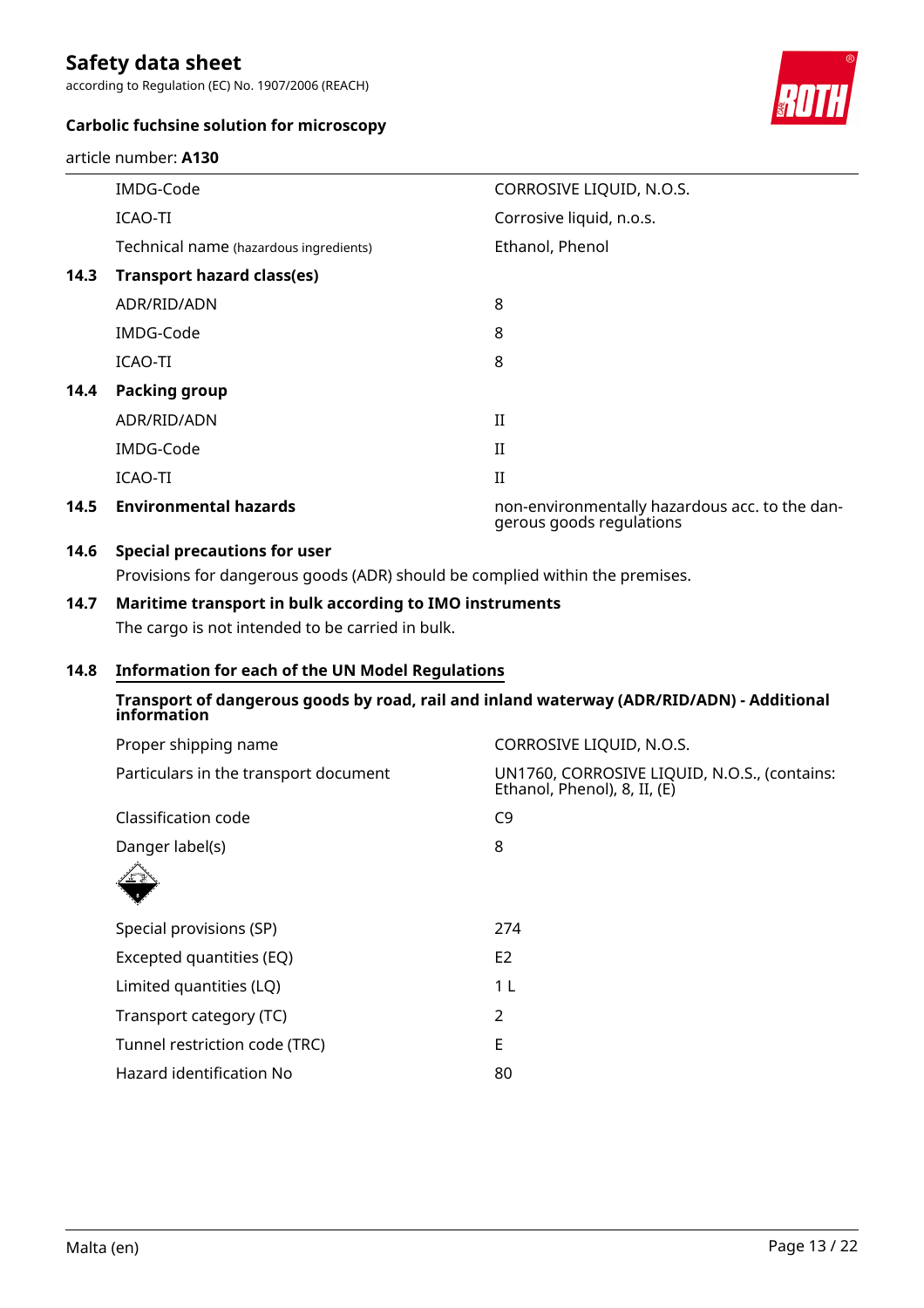according to Regulation (EC) No. 1907/2006 (REACH)



### **Carbolic fuchsine solution for microscopy**

article number: **A130**

| International Maritime Dangerous Goods Code (IMDG) - Additional information        |                                                                           |  |  |  |  |  |
|------------------------------------------------------------------------------------|---------------------------------------------------------------------------|--|--|--|--|--|
| Proper shipping name                                                               | CORROSIVE LIQUID, N.O.S.                                                  |  |  |  |  |  |
| Particulars in the shipper's declaration                                           | UN1760, CORROSIVE LIQUID, N.O.S., (contains:<br>Ethanol, Phenol), 8, II   |  |  |  |  |  |
| Marine pollutant                                                                   |                                                                           |  |  |  |  |  |
| Danger label(s)                                                                    | 8                                                                         |  |  |  |  |  |
|                                                                                    |                                                                           |  |  |  |  |  |
| Special provisions (SP)                                                            | 274                                                                       |  |  |  |  |  |
| Excepted quantities (EQ)                                                           | E <sub>2</sub>                                                            |  |  |  |  |  |
| Limited quantities (LQ)                                                            | 1 <sub>L</sub>                                                            |  |  |  |  |  |
| EmS                                                                                | $F-A, S-B$                                                                |  |  |  |  |  |
| Stowage category                                                                   | B                                                                         |  |  |  |  |  |
| International Civil Aviation Organization (ICAO-IATA/DGR) - Additional information |                                                                           |  |  |  |  |  |
| Proper shipping name                                                               | Corrosive liquid, n.o.s.                                                  |  |  |  |  |  |
| Particulars in the shipper's declaration                                           | UN1760, Corrosive liquid, n.o.s., (contains: Ethan-<br>ol, Phenol), 8, II |  |  |  |  |  |
| Danger label(s)                                                                    | 8                                                                         |  |  |  |  |  |
|                                                                                    |                                                                           |  |  |  |  |  |
| Special provisions (SP)                                                            | A <sub>3</sub>                                                            |  |  |  |  |  |
| Excepted quantities (EQ)                                                           | E <sub>2</sub>                                                            |  |  |  |  |  |
| Limited quantities (LQ)                                                            | 0,5L                                                                      |  |  |  |  |  |
|                                                                                    |                                                                           |  |  |  |  |  |

### **SECTION 15: Regulatory information**

**15.1 Safety, health and environmental regulations/legislation specific for the substance or mixture Relevant provisions of the European Union (EU)**

### **Restrictions according to REACH, Annex XVII**

| Dangerous substances with restrictions (REACH, Annex XVII) |                                                                                                          |           |                |    |  |  |  |
|------------------------------------------------------------|----------------------------------------------------------------------------------------------------------|-----------|----------------|----|--|--|--|
| <b>Name of substance</b>                                   | <b>Restriction</b>                                                                                       | <b>No</b> |                |    |  |  |  |
| Carbolic fuchsine solution                                 | this product meets the criteria for<br>classification in accordance with Reg-<br>ulation No 1272/2008/EC |           | R <sub>3</sub> | 3  |  |  |  |
| Fuchsine                                                   | substances in tattoo inks and perman-<br>ent make-up                                                     |           | <b>R75</b>     | 75 |  |  |  |
| Ethanol                                                    | flammable / pyrophoric                                                                                   |           | R40            | 40 |  |  |  |
| Ethanol                                                    | substances in tattoo inks and perman-<br>ent make-up                                                     |           | <b>R75</b>     | 75 |  |  |  |

**Legend**

R3 1. Shall not be used in: - ornamental articles intended to produce light or colour effects by means of different phases, for example in orna-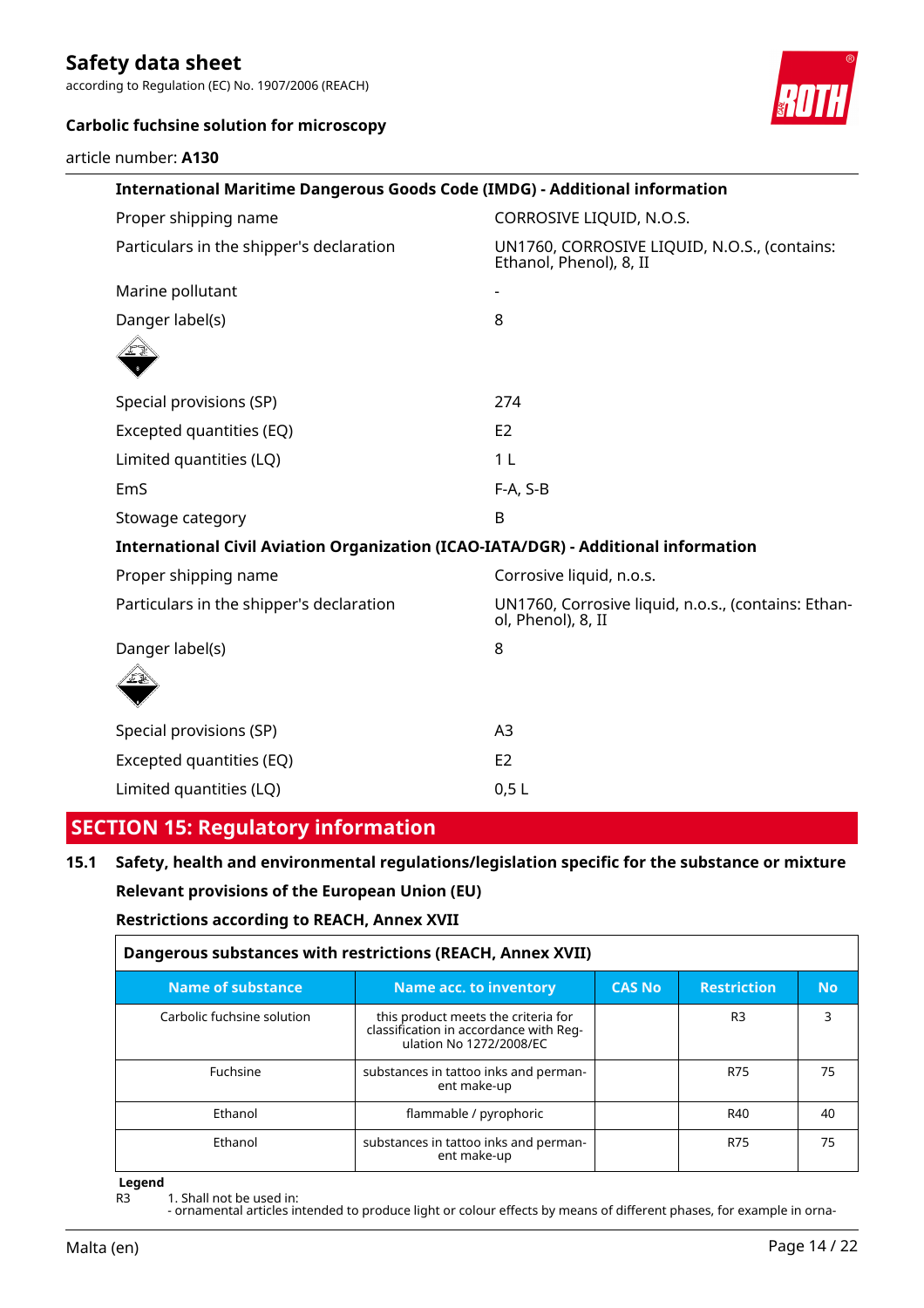according to Regulation (EC) No. 1907/2006 (REACH)

### **Carbolic fuchsine solution for microscopy**



#### article number: **A130**

#### **Legend**

mental lamps and ashtrays,

- tricks and jokes,

- games for one or more participants, or any article intended to be used as such, even with ornamental aspects,

- 2. Articles not complying with paragraph 1 shall not be placed on the market.
- 3. Shall not be placed on the market if they contain a colouring agent, unless required for fiscal reasons, or perfume, or both, if they:

— can be used as fuel in decorative oil lamps for supply to the general public, and

— present an aspiration hazard and are labelled with H304.

4. Decorative oil lamps for supply to the general public shall not be placed on the market unless they conform to the European Standard on Decorative oil lamps (EN 14059) adopted by the European Committee for Standardisation (CEN).

5. Without prejudice to the implementation of other Union provisions relating to the classification, labelling and packaging of substances and mixtures, suppliers shall ensure, before the placing on the market, that the following requirements are met:

(a) lamp oils, labelled with H304, intended for supply to the general public are visibly, legibly and indelibly marked as follows: "Keep lamps filled with this liquid out of the reach of children"; and, by 1 December 2010, "Just a sip of lamp oil – or even sucking the wick of lamps – may lead to life-threatening lung damage";

(b) grill lighter fluids, labelled with H304, intended for supply to the general public are legibly and indelibly marked by 1 December 2010 as follows: 'Just a sip of grill lighter fluid may lead to life threatening lung damage'; (c) lamps oils and grill lighters, labelled with H304, intended for supply to the general public are packaged in black opaque containers not exceeding 1 litre by 1 December 2010.';

R40 1. Shall not be used, as substance or as mixtures in aerosol dispensers where these aerosol dispensers are intended for supply to the general public for entertainment and decorative purposes such as the following:

- metallic glitter intended mainly for decoration,

- artificial snow and frost,

- 'whoopee' cushions,

- silly string aerosols,

- imitation excrement, - horns for parties,

- decorative flakes and foams,

- artificial cobwebs,

- stink bombs.

2. Without prejudice to the application of other Community provisions on the classification, packaging and labelling of substances, suppliers shall ensure before the placing on the market that the packaging of aerosol dispensers referred to above is marked visibly, legibly and indelibly with:

'For professional users only'.

3. By way of derogation, paragraphs 1 and 2 shall not apply to the aerosol dispensers referred to Article 8 (1a) of Council Directive 75/324/EEC (2).

4. The aerosol dispensers referred to in paragraphs 1 and 2 shall not be placed on the market unless they conform to the requirements indicated.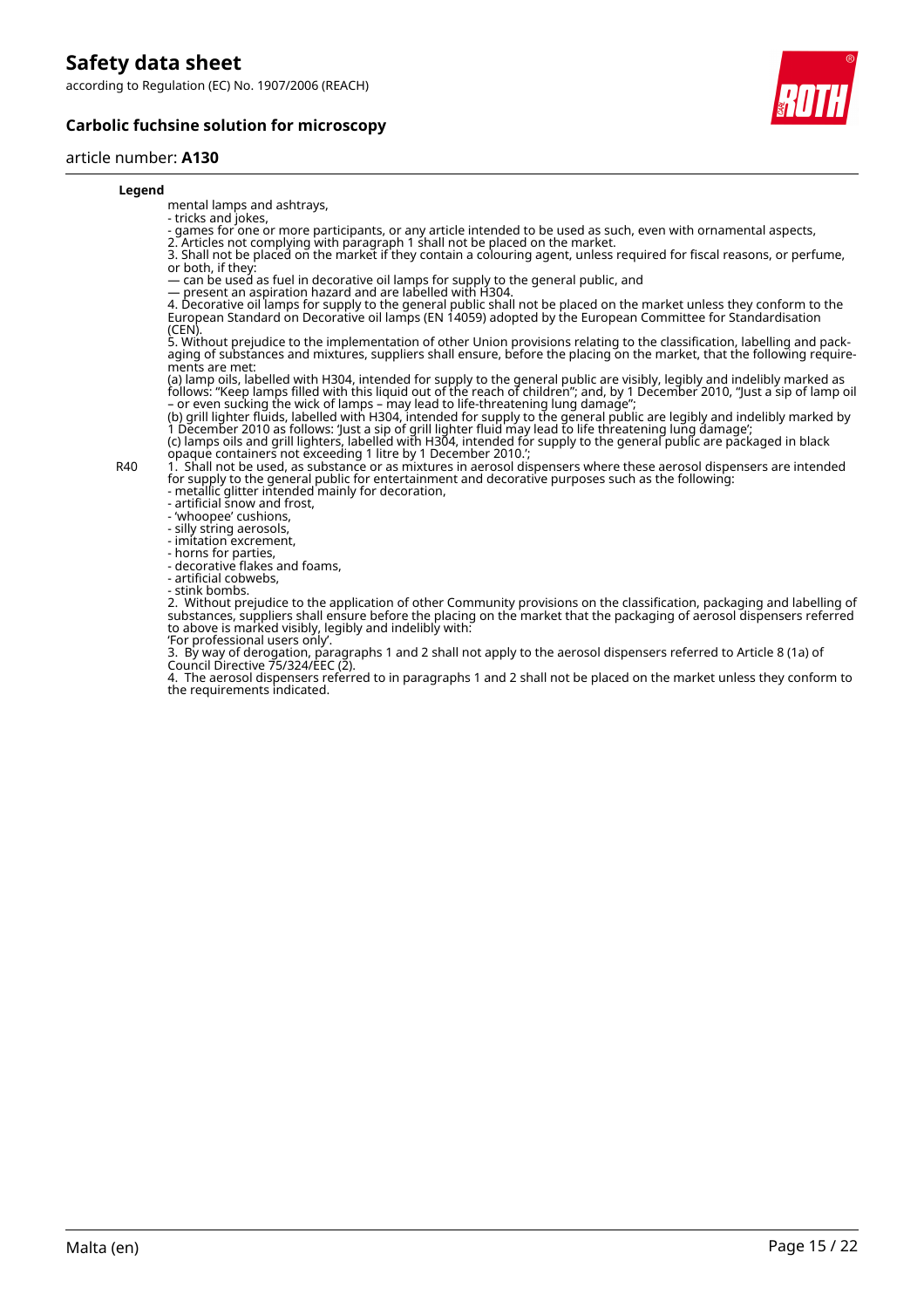according to Regulation (EC) No. 1907/2006 (REACH)

### **Carbolic fuchsine solution for microscopy**



### article number: **A130**

| Legend     |                                                                                                                                                                                                                                                                                                                                                                                                                                                                                                                                                                                                                                                                                                                                                                                                                                                                                                                                                                                                                                                                               |
|------------|-------------------------------------------------------------------------------------------------------------------------------------------------------------------------------------------------------------------------------------------------------------------------------------------------------------------------------------------------------------------------------------------------------------------------------------------------------------------------------------------------------------------------------------------------------------------------------------------------------------------------------------------------------------------------------------------------------------------------------------------------------------------------------------------------------------------------------------------------------------------------------------------------------------------------------------------------------------------------------------------------------------------------------------------------------------------------------|
| <b>R75</b> | 1. Shall not be placed on the market in mixtures for use for tattooing purposes, and mixtures containing any such sub-<br>stances shall not be used for tattooing purposes, after 4 January 2022 if the substance or substances in question is or<br>are present in the following circumstances:                                                                                                                                                                                                                                                                                                                                                                                                                                                                                                                                                                                                                                                                                                                                                                              |
|            | (a) in the case of a substance classified in Part 3 of Annex VI to Regulation (EC) No 1272/2008 as carcinogen category<br>1A, 1B or 2, or germ cell mutagen category 1A, 1B or 2, the substance is present in the mixture in a concentration<br>equal to or greater than 0,00005 % by weight;                                                                                                                                                                                                                                                                                                                                                                                                                                                                                                                                                                                                                                                                                                                                                                                 |
|            | (b) in the case of a substance classified in Part 3 of Annex VI to Regulation (EC) No 1272/2008 as reproductive toxicant<br>category 1A, 1B or 2, the substance is present in the mixture in a concentration equal to or greater than 0,001 % by<br>weight;                                                                                                                                                                                                                                                                                                                                                                                                                                                                                                                                                                                                                                                                                                                                                                                                                   |
|            | (c) in the case of a substance classified in Part 3 of Annex VI to Regulation (EC) No 1272/2008 as skin sensitiser cat-<br>egory 1, 1A or 1B, the substance is present in the mixture in a concentration equal to or greater than 0,001 % by<br>weight;                                                                                                                                                                                                                                                                                                                                                                                                                                                                                                                                                                                                                                                                                                                                                                                                                       |
|            | (d) in the case of a substance classified in Part 3 of Annex VI to Regulation (EC) No 1272/2008 as skin corrosive cat-<br>egory 1, 1A, 1B or 1C or skin irritant category 2, or as serious eye damage category 1 or eye irritant category 2, the<br>substance is present in the mixture in a concentration equal to or greater than.<br>(i) 0,1 % by weight, if the substance is used solely as a pH regulator;                                                                                                                                                                                                                                                                                                                                                                                                                                                                                                                                                                                                                                                               |
|            | (ii) 0,01 % by weight, in all other cases;<br>(e) in the case of a substance listed in Annex II to Regulation (EC) No 1223/2009 (*1), the substance is present in the<br>mixture in a concentration equal to or greater than 0,00005 % by weight;                                                                                                                                                                                                                                                                                                                                                                                                                                                                                                                                                                                                                                                                                                                                                                                                                             |
|            | (f) in the case of a substance for which a condition of one or more of the following kinds is specified in column g<br>(Product type, Body parts) of the table in Annex IV to Regulation (EC) No 1223/2009, the substance is present in the<br>mixture in a concentration equal to or greater than 0,00005 % by weight:<br>(i) "Rinse-off products";                                                                                                                                                                                                                                                                                                                                                                                                                                                                                                                                                                                                                                                                                                                          |
|            | (ii) "Not to be used in products applied on mucous membranes";                                                                                                                                                                                                                                                                                                                                                                                                                                                                                                                                                                                                                                                                                                                                                                                                                                                                                                                                                                                                                |
|            | (iii) "Not to be used in eye products";<br>(g) in the case of a substance for which a condition is specified in column h (Maximum concentration in ready for use<br>preparation) or column i (Other) of the table in Annex IV to Regulation (EC) No 1223/2009, the substance is present in<br>the mixture in a concentration, or in some other way, that does not accord with the condition specified in that column;<br>(h) in the case of a substance listed in Appendix 13 to this Annex, the substance is present in the mixture in a concen-<br>tration equal to or greater than the concentration limit specified for that substance in that Appendix.<br>2. For the purposes of this entry use of a mixture "for tattooing purposes" means injection or introduction of the mix-<br>ture into a person's skin, mucous membrane or eyeball, by any process or procedure (including procedures com-<br>monly referred to as permanent make-up, cosmetic tattooing, micro-blading and micro-pigmentation), with the aim of<br>making a mark or design on his or her body. |
|            | 3. If a substance not listed in Appendix 13 falls within more than one of points (a) to (g) of paragraph 1, the strictest<br>concentration limit laid down in the points in question shall apply to that substance. If a substance listed in Appendix<br>13 also falls within one or more of points (a) to (g) of paragraph 1, the concentration limit laid down in point (h) of<br>paragraph 1 shall apply to that substance.                                                                                                                                                                                                                                                                                                                                                                                                                                                                                                                                                                                                                                                |
|            | 4. By way of derogation, paragraph 1 shall not apply to the following substances until 4 January 2023:<br>(a) Pigment Blue 15:3 (CI 74160, EC No 205-685-1, CAS No 147-14-8);                                                                                                                                                                                                                                                                                                                                                                                                                                                                                                                                                                                                                                                                                                                                                                                                                                                                                                 |
|            | (b) Pigment Green 7 (CI 74260, EC No 215-524-7, CAS No 1328-53-6).<br>5. If Part 3 of Annex VI to Regulation (EC) No 1272/2008 is amended after 4 January 2021 to classify or re-classify a sub-                                                                                                                                                                                                                                                                                                                                                                                                                                                                                                                                                                                                                                                                                                                                                                                                                                                                              |
|            | stance such that the substance then becomes caught by point (a), (b), (c) or (d) of paragraph 1 of this entry, or such<br>that it then falls within a different one of those points from the one within which it fell previously, and the date of ap-<br>plication of that new or revised classification is after the date referred to in paragraph 1 or, as the case may be, para-<br>graph 4 of this entry, that amendment shall, for the purposes of applying this entry to that substance, be treated as                                                                                                                                                                                                                                                                                                                                                                                                                                                                                                                                                                  |
|            | taking effect on the date of application of that new or revised classification.<br>6. If Annex II or Annex IV to Regulation (EC) No 1223/2009 is amended after 4 January 2021 to list or change the listing                                                                                                                                                                                                                                                                                                                                                                                                                                                                                                                                                                                                                                                                                                                                                                                                                                                                   |
|            | of a substance such that the substance then becomes caught by point (e), (f) or (g) of paragraph 1 of this entry, or<br>such that it then falls within a different one of those points from the one within which it fell previously, and the<br>amendment takes effect after the date referred to in paragraph 1 or, as the case may be, paragraph 4 of this entry,<br>that amendment shall, for the purposes of applying this entry to that substance, be treated as taking effect from the                                                                                                                                                                                                                                                                                                                                                                                                                                                                                                                                                                                  |
|            | date falling 18 months after entry into force of the act by which that amendment was made.<br>7. Suppliers placing a mixture on the market for use for tattooing purposes shall ensure that, after 4 January 2022, the<br>mixture is marked with the following information:                                                                                                                                                                                                                                                                                                                                                                                                                                                                                                                                                                                                                                                                                                                                                                                                   |
|            | (a) the statement "Mixture for use in tattoos or permanent make-up";<br>(b) a reference number to uniquely identify the batch;                                                                                                                                                                                                                                                                                                                                                                                                                                                                                                                                                                                                                                                                                                                                                                                                                                                                                                                                                |
|            | (c) the list of ingredients in accordance with the nomenclature established in the glossary of common ingredient<br>names pursuant to Article 33 of Regulation (EC) No 1223/2009, or in the absence of a common ingredient name, the<br>IUPAC name. In the absence of a common ingredient name or IUPAC name, the CAS and EC number. Ingredients shall<br>be listed in descending order by weight or volume of the ingredients at the time of formulation. "Ingredient" means<br>any substance added during the process of formulation and present in the mixture for use for tattooing purposes. Im-<br>purities shall not be regarded as ingredients. If the name of a substance, used as ingredient within the meaning of                                                                                                                                                                                                                                                                                                                                                  |
|            | this entry, is already required to be stated on the label in accordance with Regulation (EC) No 1272/2008, that ingredi-<br>ent does not need to be marked in accordance with this Regulation;                                                                                                                                                                                                                                                                                                                                                                                                                                                                                                                                                                                                                                                                                                                                                                                                                                                                                |
|            | (d) the additional statement "pH regulator" for substances falling under point (d)(i) of paragraph 1;<br>(e) the statement "Contains nickel. Can cause allergic reactions." if the mixture contains nickel below the concentra-<br>tion limit specified in Appendix 13;                                                                                                                                                                                                                                                                                                                                                                                                                                                                                                                                                                                                                                                                                                                                                                                                       |
|            | (f) the statement "Contains chromium (VI). Can cause allergic reactions." if the mixture contains chromium (VI) below<br>the concentration limit specified in Appendix 13;<br>(g) safety instructions for use insofar as they are not already required to be stated on the label by Requlation (EC) No                                                                                                                                                                                                                                                                                                                                                                                                                                                                                                                                                                                                                                                                                                                                                                        |
|            | 1272/2008.<br>The information shall be clearly visible, easily legible and marked in a way that is indelible.                                                                                                                                                                                                                                                                                                                                                                                                                                                                                                                                                                                                                                                                                                                                                                                                                                                                                                                                                                 |
|            | The information shall be written in the official language(s) of the Member State(s) where the mixture is placed on the<br>market, unless the Member State(s) concerned provide(s) otherwise.<br>Where necessary because of the size of the package, the information listed in the first subparagraph, except for point                                                                                                                                                                                                                                                                                                                                                                                                                                                                                                                                                                                                                                                                                                                                                        |
|            | (a), shall be included instead in the instructions for use.<br>Before using a mixture for tattooing purposes, the person using the mixture shall provide the person undergoing the<br>procedure with the information marked on the package or included in the instructions for use pursuant to this para-                                                                                                                                                                                                                                                                                                                                                                                                                                                                                                                                                                                                                                                                                                                                                                     |
|            | graph.<br>8. Mixtures that do not contain the statement "Mixture for use in tattoos or permanent make-un" shall not be used for                                                                                                                                                                                                                                                                                                                                                                                                                                                                                                                                                                                                                                                                                                                                                                                                                                                                                                                                               |

8. Mixtures that do not contain the statement "Mixture for use in tattoos or permanent make-up" shall not be used for tattooing purposes.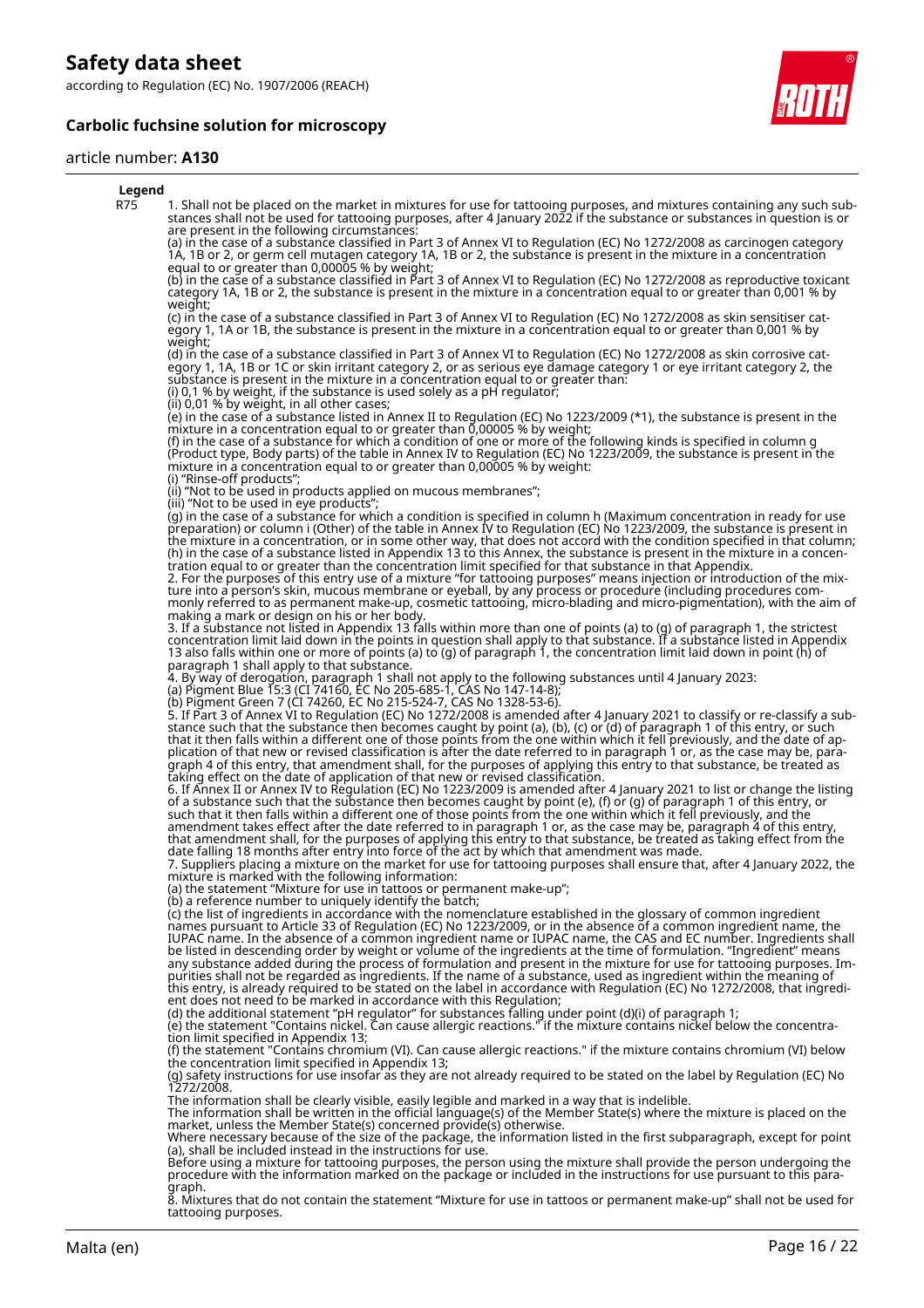according to Regulation (EC) No. 1907/2006 (REACH)





### **Carbolic fuchsine solution for microscopy**

### article number: **A130**

#### **Legend**

9. This entry does not apply to substances that are gases at temperature of 20 °C and pressure of 101,3 kPa, or generate a vapour pressure of more than 300 kPa at temperature of 50 °C, with the exception of formaldehyde (CAS No 50- 00-0, EC No 200-001-8).

10. This entry does not apply to the placing on the market of a mixture for use for tattooing purposes, or to the use of a mixture for tattooing purposes, when placed on the market exclusively as a medical device or an accessory to a medical device, within the meaning of Regulation (EU) 2017/745, or when used exclusively as a medical device or an accessory to a medical device, within the same meaning. Where the placing on the market or use may not be exclusively as a medical device or an accessory to a medical device, the requirements of Regulation (EU) 2017/745 and of this Regulation shall apply cumulatively.

#### **List of substances subject to authorisation (REACH, Annex XIV)/SVHC - candidate list**

None of the ingredients are listed.

#### **Seveso Directive**

| 2012/18/EU (Seveso III) |                                              |                                                                                            |              |  |  |
|-------------------------|----------------------------------------------|--------------------------------------------------------------------------------------------|--------------|--|--|
| <b>No</b>               | <b>Dangerous substance/hazard categories</b> | Qualifying quantity (tonnes) for the application of lower and upper-tier re-<br>quirements | <b>Notes</b> |  |  |
|                         | not assigned                                 |                                                                                            |              |  |  |

### **Deco-Paint Directive**

| <b>VOC content</b> | 11,5 %<br>831,99/ |
|--------------------|-------------------|
|                    |                   |

### **Industrial Emissions Directive (IED)**

| VOC content                                 | 11.5 %                |
|---------------------------------------------|-----------------------|
| VOC content<br>Water content was discounted | 831,9 <sup>9</sup> /լ |

#### **Directive on the restriction of the use of certain hazardous substances in electrical and electronic equipment (RoHS)**

none of the ingredients are listed

#### **Regulation concerning the establishment of a European Pollutant Release and Transfer Register (PRTR)**

none of the ingredients are listed

#### **Water Framework Directive (WFD)**

| List of pollutants (WFD) |                                                                                                                                                                                                                                                                                                              |               |                  |                |
|--------------------------|--------------------------------------------------------------------------------------------------------------------------------------------------------------------------------------------------------------------------------------------------------------------------------------------------------------|---------------|------------------|----------------|
| <b>Name of substance</b> | Name acc. to inventory                                                                                                                                                                                                                                                                                       | <b>CAS No</b> | <b>Listed</b> in | <b>Remarks</b> |
| Phenol                   | Substances and preparations, or<br>the breakdown products of such,<br>which have been proved to pos-<br>sess carcinogenic or mutagenic<br>properties or properties which<br>may affect steroidogenic, thyroid,<br>reproduction or other endocrine-<br>related functions in or via the<br>aquatic environment |               | A)               |                |
| Fuchsine                 | Organohalogen compounds and<br>substances which may form such<br>compounds in the aquatic envir-<br>onment                                                                                                                                                                                                   |               | A)               |                |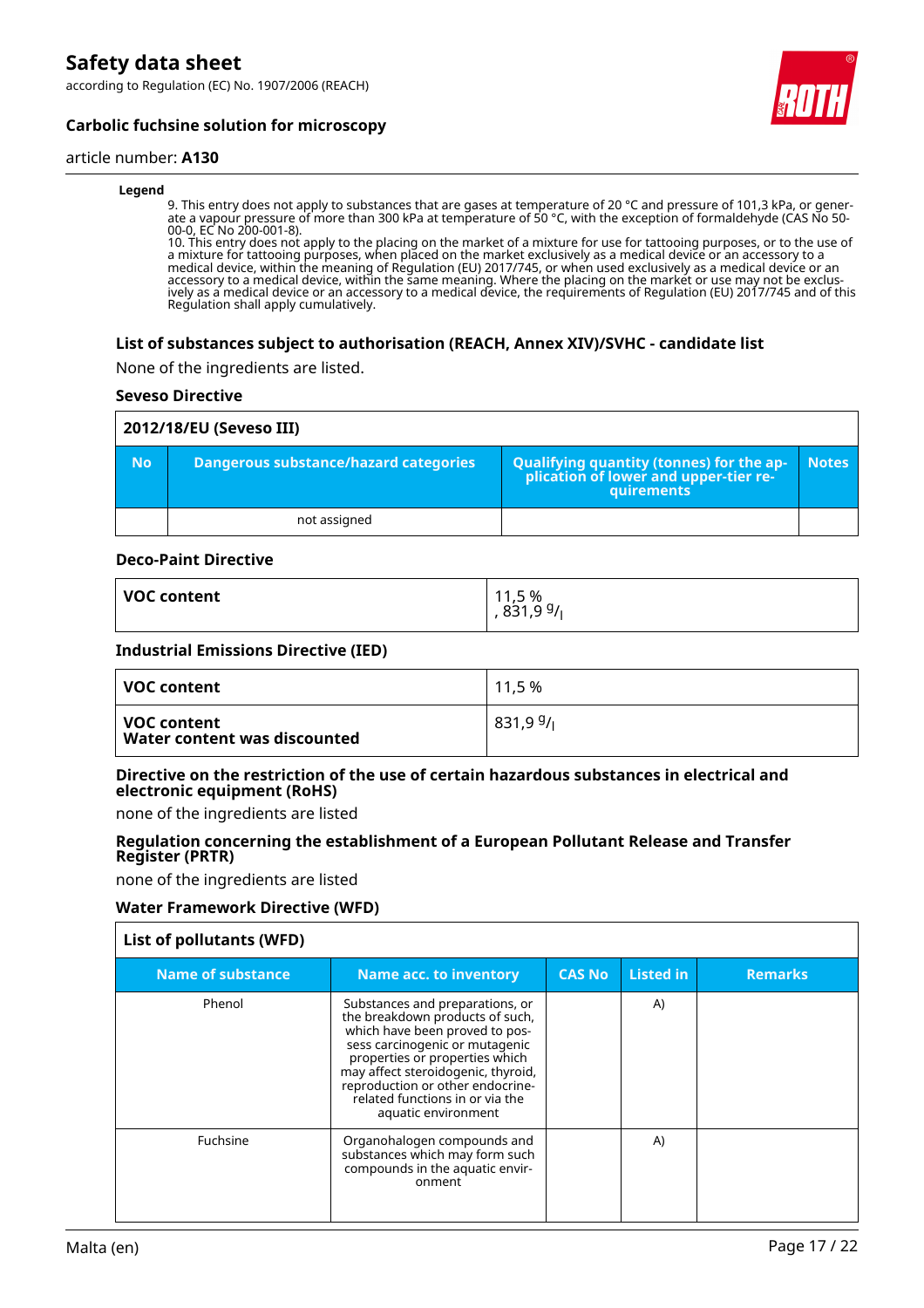according to Regulation (EC) No. 1907/2006 (REACH)





### article number: **A130**

| List of pollutants (WFD) |                                                                                                                                                                                                                                                                                                              |               |                  |                |
|--------------------------|--------------------------------------------------------------------------------------------------------------------------------------------------------------------------------------------------------------------------------------------------------------------------------------------------------------|---------------|------------------|----------------|
| <b>Name of substance</b> | <b>Name acc. to inventory</b>                                                                                                                                                                                                                                                                                | <b>CAS No</b> | <b>Listed</b> in | <b>Remarks</b> |
| Fuchsine                 | Substances and preparations, or<br>the breakdown products of such,<br>which have been proved to pos-<br>sess carcinogenic or mutagenic<br>properties or properties which<br>may affect steroidogenic, thyroid,<br>reproduction or other endocrine-<br>related functions in or via the<br>aquatic environment |               | A)               |                |
| Ethanol                  | Substances and preparations, or<br>the breakdown products of such,<br>which have been proved to pos-<br>sess carcinogenic or mutagenic<br>properties or properties which<br>may affect steroidogenic, thyroid,<br>reproduction or other endocrine-<br>related functions in or via the<br>aquatic environment |               | A)               |                |

**Legend**

A) Indicative list of the main pollutants

### **Regulation on the marketing and use of explosives precursors**

none of the ingredients are listed

#### **Regulation on drug precursors**

none of the ingredients are listed

#### **Regulation on substances that deplete the ozone layer (ODS)**

none of the ingredients are listed

### **Regulation concerning the export and import of hazardous chemicals (PIC)**

none of the ingredients are listed

### **Regulation on persistent organic pollutants (POP)**

none of the ingredients are listed

### **Other information**

Directive 94/33/EC on the protection of young people at work. Observe employment restrictions under the Maternity Protection Directive (92/85/EEC) for expectant or nursing mothers.

### **National inventories**

| <b>Country</b> | <b>Inventory</b> | <b>Status</b>                  |
|----------------|------------------|--------------------------------|
| AU             | <b>AICS</b>      | all ingredients are listed     |
| CA             | <b>DSL</b>       | all ingredients are listed     |
| <b>CN</b>      | <b>IECSC</b>     | all ingredients are listed     |
| EU             | <b>ECSI</b>      | all ingredients are listed     |
| EU             | REACH Req.       | all ingredients are listed     |
| JP             | <b>CSCL-ENCS</b> | all ingredients are listed     |
| IP             | <b>ISHA-ENCS</b> | not all ingredients are listed |
| <b>KR</b>      | KECI             | all ingredients are listed     |
|                |                  |                                |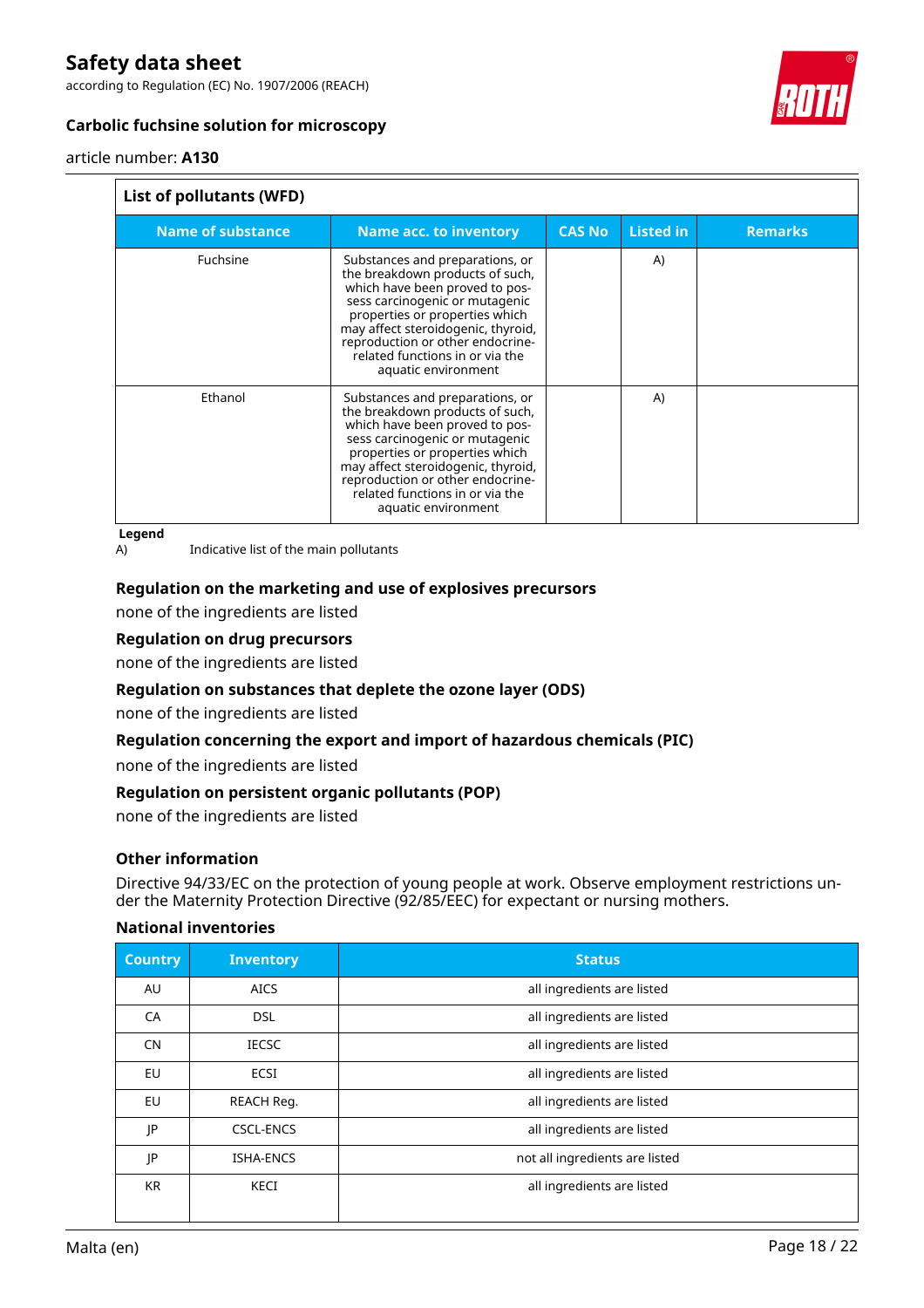according to Regulation (EC) No. 1907/2006 (REACH)



### **Carbolic fuchsine solution for microscopy**

article number: **A130**

| <b>Country</b> | <b>Inventory</b> | <b>Status</b>                  |
|----------------|------------------|--------------------------------|
| <b>MX</b>      | INSQ             | not all ingredients are listed |
| NZ             | <b>NZIOC</b>     | all ingredients are listed     |
| <b>PH</b>      | <b>PICCS</b>     | all ingredients are listed     |
| TR             | <b>CICR</b>      | not all ingredients are listed |
| <b>TW</b>      | <b>TCSI</b>      | all ingredients are listed     |
| US             | <b>TSCA</b>      | all ingredients are listed     |
| hnana          |                  |                                |

| I<br>ena<br>n<br>re |
|---------------------|
|---------------------|

| Legena       |                                                                         |
|--------------|-------------------------------------------------------------------------|
| <b>AICS</b>  | Australian Inventory of Chemical Substances                             |
| <b>CICR</b>  | Chemical Inventory and Control Regulation                               |
|              | CSCL-ENCS List of Existing and New Chemical Substances (CSCL-ENCS)      |
| DSL.         | Domestic Substances List (DSL)                                          |
| ECSI         | EC Substance Inventory (EINECS, ELINCS, NLP)                            |
| <b>IECSC</b> | Inventory of Existing Chemical Substances Produced or Imported in China |
| INSO         | National Inventory of Chemical Substances                               |
| ISHA-ENCS    | Inventory of Existing and New Chemical Substances (ISHA-ENCS)           |
| KECI         | Korea Existing Chemicals Inventory                                      |
| NZIoC        | New Zealand Inventory of Chemicals                                      |
| <b>PICCS</b> | Philippine Inventory of Chemicals and Chemical Substances (PICCS)       |
|              | REACH Reg. REACH registered substances                                  |
| <b>TCSI</b>  | Taiwan Chemical Substance Inventory                                     |
| <b>TSCA</b>  | Toxic Substance Control Act                                             |
|              |                                                                         |

### **15.2 Chemical Safety Assessment**

Chemical safety assessments for substances in this mixture were not carried out.

### **SECTION 16: Other information**

### **Indication of changes (revised safety data sheet)**

Alignment to regulation: Regulation (EC) No. 1907/2006 (REACH), amended by 2020/878/EU

Restructuring: section 9, section 14

| <b>Section</b> | <b>Former entry (text/value)</b>                      | <b>Actual entry (text/value)</b>                                                                                                                                                                                                  | Safety-<br>relev-<br>ant |
|----------------|-------------------------------------------------------|-----------------------------------------------------------------------------------------------------------------------------------------------------------------------------------------------------------------------------------|--------------------------|
| 2.1            |                                                       | Classification according to Regulation (EC) No<br>1272/2008 (CLP):<br>change in the listing (table)                                                                                                                               | yes                      |
| 2.1            |                                                       | The most important adverse physicochemical,<br>human health and environmental effects:<br>Skin corrosion produces an irreversible dam-<br>age to the skin; namely, visible necrosis through<br>the epidermis and into the dermis. | yes                      |
| 2.2            |                                                       | Precautionary statements - prevention:<br>change in the listing (table)                                                                                                                                                           | yes                      |
| 2.2            |                                                       | Precautionary statements - response:<br>change in the listing (table)                                                                                                                                                             | yes                      |
| 2.2            |                                                       | Labelling of packages where the contents do<br>not exceed 125 ml:<br>change in the listing (table)                                                                                                                                | yes                      |
| 2.3            | Other hazards:<br>There is no additional information. | Other hazards:<br>This material is combustible, but will not ignite<br>readily.                                                                                                                                                   | yes                      |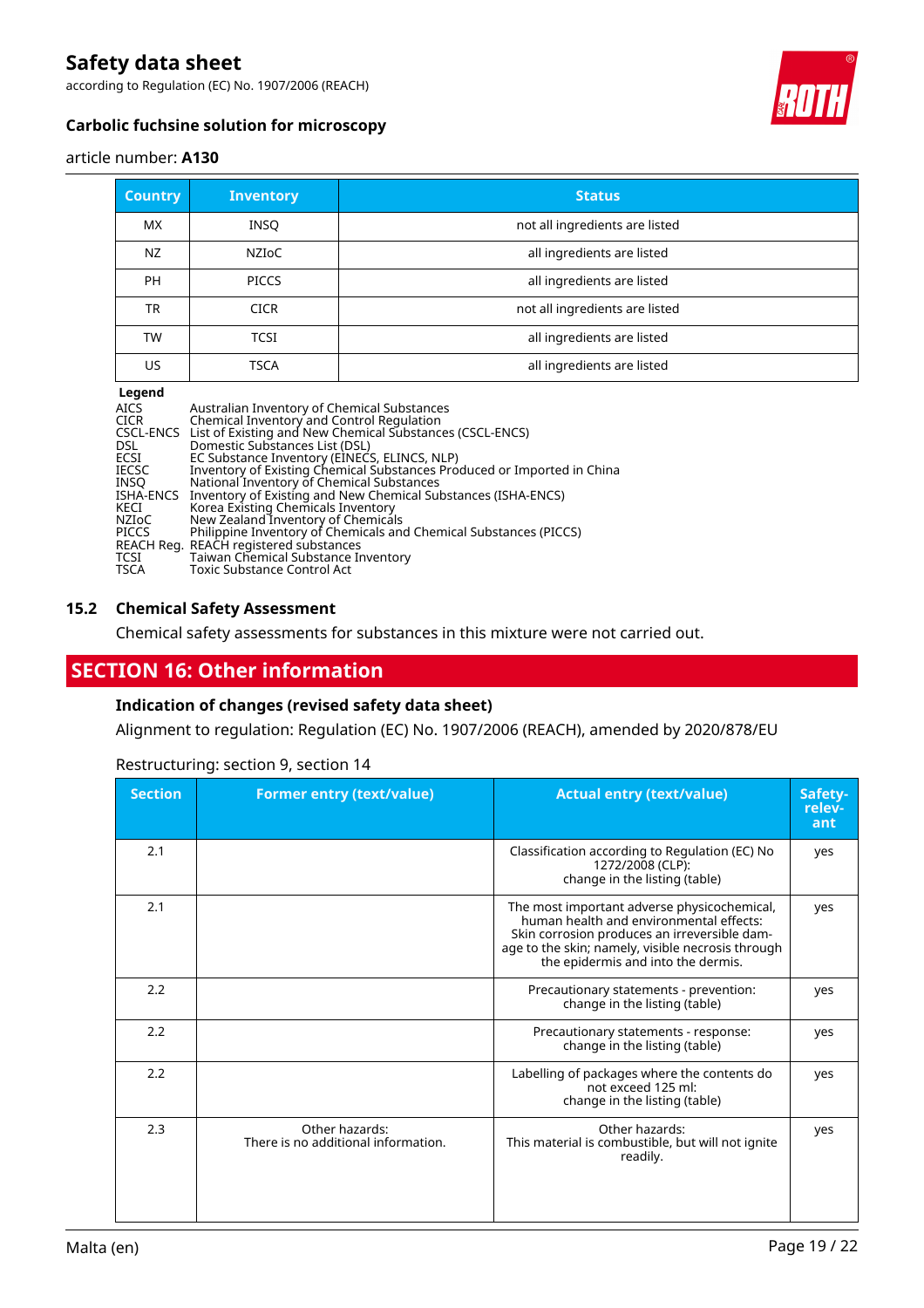according to Regulation (EC) No. 1907/2006 (REACH)



### **Carbolic fuchsine solution for microscopy**

article number: **A130**

| <b>Section</b> | <b>Former entry (text/value)</b> | <b>Actual entry (text/value)</b>                                                                                                | Safety-<br>\relev-\<br>ant |
|----------------|----------------------------------|---------------------------------------------------------------------------------------------------------------------------------|----------------------------|
| 2.3            |                                  | Results of PBT and vPvB assessment:<br>This mixture does not contain any substances<br>that are assessed to be a PBT or a vPvB. | ves                        |

### **Abbreviations and acronyms**

| Abbr.                  | <b>Descriptions of used abbreviations</b>                                                                                                                                                                                       |
|------------------------|---------------------------------------------------------------------------------------------------------------------------------------------------------------------------------------------------------------------------------|
| 2009/161/EU            | Commission Directive establishing a third list of indicative occupational exposure limit values in imple-<br>mentation of Council Directive 98/24/EC and amending Commission Directive 2000/39/EC                               |
| Acute Tox.             | Acute toxicity                                                                                                                                                                                                                  |
| <b>ADN</b>             | Accord européen relatif au transport international des marchandises dangereuses par voies de naviga-<br>tion intérieures (European Agreement concerning the International Carriage of Dangerous Goods by In-<br>land Waterways) |
| <b>ADR</b>             | Accord relatif au transport international des marchandises dangereuses par route (Agreement concern-<br>ing the International Carriage of Dangerous Goods by Road)                                                              |
| ADR/RID/ADN            | Agreements concerning the International Carriage of Dangerous Goods by Road/Rail/Inland Waterways<br>(ADR/RID/ADN)                                                                                                              |
| <b>Aquatic Chronic</b> | Hazardous to the aquatic environment - chronic hazard                                                                                                                                                                           |
| <b>ATE</b>             | <b>Acute Toxicity Estimate</b>                                                                                                                                                                                                  |
| <b>BCF</b>             | <b>Bioconcentration factor</b>                                                                                                                                                                                                  |
| <b>BOD</b>             | Biochemical Oxygen Demand                                                                                                                                                                                                       |
| CAP. 424               | Occupational Health and Safety Authority Act (CAP. 424)                                                                                                                                                                         |
| Carc.                  | Carcinogenicity                                                                                                                                                                                                                 |
| CAS                    | Chemical Abstracts Service (service that maintains the most comprehensive list of chemical substances)                                                                                                                          |
| Ceiling-C              | Ceiling value                                                                                                                                                                                                                   |
| <b>CLP</b>             | Regulation (EC) No 1272/2008 on classification, labelling and packaging of substances and mixtures                                                                                                                              |
| <b>COD</b>             | Chemical oxygen demand                                                                                                                                                                                                          |
| <b>DGR</b>             | Dangerous Goods Regulations (see IATA/DGR)                                                                                                                                                                                      |
| DNEL                   | Derived No-Effect Level                                                                                                                                                                                                         |
| EC50                   | Effective Concentration 50 %. The EC50 corresponds to the concentration of a tested substance causing<br>50 % changes in response (e.g. on growth) during a specified time interval                                             |
| EC No                  | The EC Inventory (EINECS, ELINCS and the NLP-list) is the source for the seven-digit EC number, an identi-<br>fier of substances commercially available within the EU (European Union)                                          |
| <b>EINECS</b>          | European Inventory of Existing Commercial Chemical Substances                                                                                                                                                                   |
| <b>ELINCS</b>          | European List of Notified Chemical Substances                                                                                                                                                                                   |
| EmS                    | <b>Emergency Schedule</b>                                                                                                                                                                                                       |
| Eye Dam.               | Seriously damaging to the eye                                                                                                                                                                                                   |
| Eye Irrit.             | Irritant to the eye                                                                                                                                                                                                             |
| Flam. Liq.             | Flammable liquid                                                                                                                                                                                                                |
| GHS                    | "Globally Harmonized System of Classification and Labelling of Chemicals" developed by the United Na-<br>tions                                                                                                                  |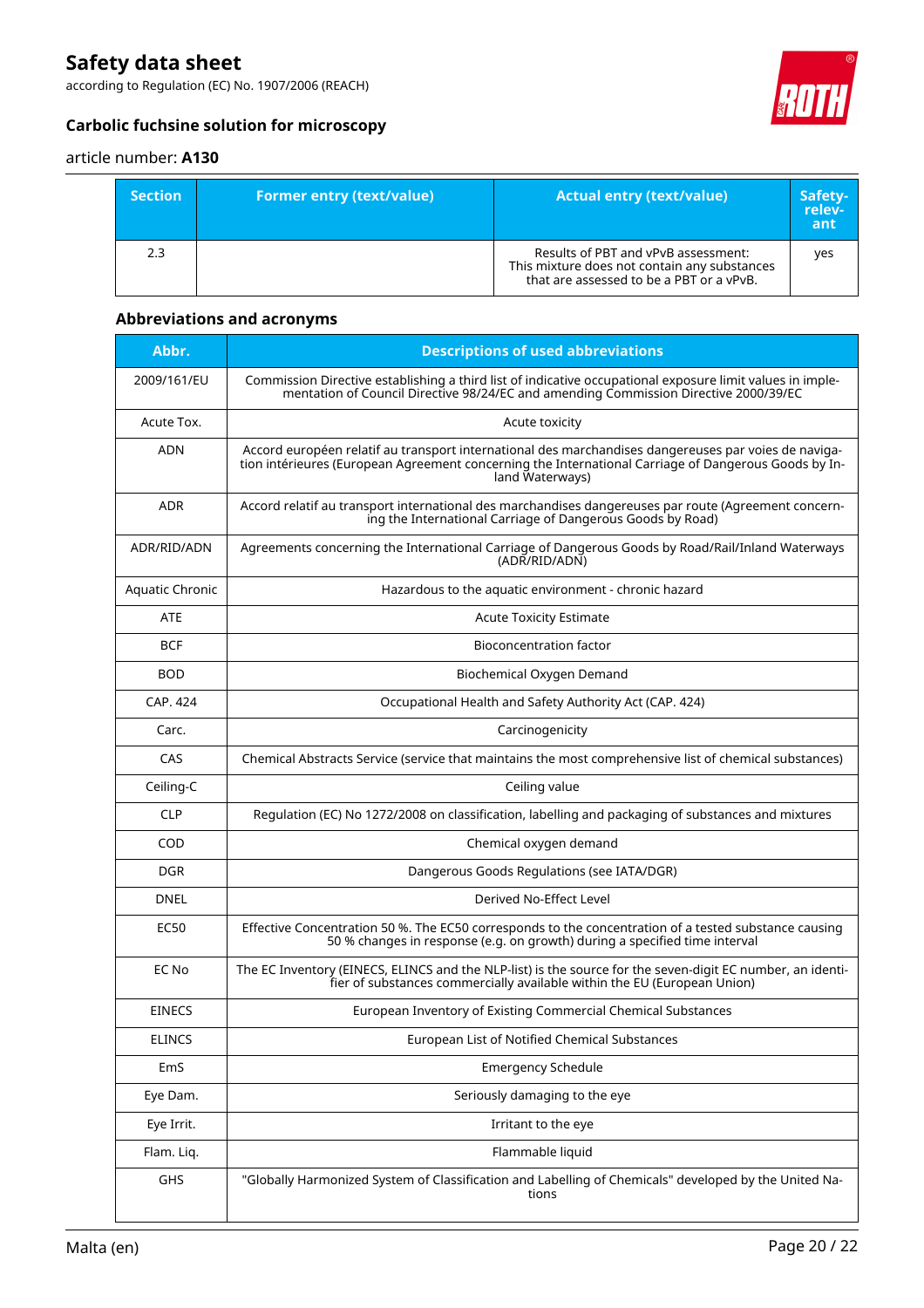according to Regulation (EC) No. 1907/2006 (REACH)



### **Carbolic fuchsine solution for microscopy**

### article number: **A130**

| Abbr.           | <b>Descriptions of used abbreviations</b>                                                                                                                                    |
|-----------------|------------------------------------------------------------------------------------------------------------------------------------------------------------------------------|
| <b>IARC</b>     | International Agency for Research on Cancer                                                                                                                                  |
| <b>IATA</b>     | International Air Transport Association                                                                                                                                      |
| <b>IATA/DGR</b> | Dangerous Goods Regulations (DGR) for the air transport (IATA)                                                                                                               |
| <b>ICAO</b>     | International Civil Aviation Organization                                                                                                                                    |
| ICAO-TI         | Technical instructions for the safe transport of dangerous goods by air                                                                                                      |
| <b>IMDG</b>     | International Maritime Dangerous Goods Code                                                                                                                                  |
| IMDG-Code       | International Maritime Dangerous Goods Code                                                                                                                                  |
| index No        | The Index number is the identification code given to the substance in Part 3 of Annex VI to Regulation<br>(EC) No 1272/2008                                                  |
| <b>IOELV</b>    | Indicative occupational exposure limit value                                                                                                                                 |
| <b>LC50</b>     | Lethal Concentration 50%: the LC50 corresponds to the concentration of a tested substance causing 50 %<br>lethality during a specified time interval                         |
| LD50            | Lethal Dose 50 %: the LD50 corresponds to the dose of a tested substance causing 50 % lethality during a<br>specified time interval                                          |
| log KOW         | n-Octanol/water                                                                                                                                                              |
| Muta.           | Germ cell mutagenicity                                                                                                                                                       |
| <b>NLP</b>      | No-Longer Polymer                                                                                                                                                            |
| <b>PBT</b>      | Persistent, Bioaccumulative and Toxic                                                                                                                                        |
| <b>PNEC</b>     | Predicted No-Effect Concentration                                                                                                                                            |
| ppm             | Parts per million                                                                                                                                                            |
| REACH           | Registration, Evaluation, Authorisation and Restriction of Chemicals                                                                                                         |
| <b>RID</b>      | Règlement concernant le transport International ferroviaire des marchandises Dangereuses (Regula-<br>tions concerning the International carriage of Dangerous goods by Rail) |
| Skin Corr.      | Corrosive to skin                                                                                                                                                            |
| Skin Irrit.     | Irritant to skin                                                                                                                                                             |
| STEL            | Short-term exposure limit                                                                                                                                                    |
| <b>STOT RE</b>  | Specific target organ toxicity - repeated exposure                                                                                                                           |
| <b>SVHC</b>     | Substance of Very High Concern                                                                                                                                               |
| <b>TWA</b>      | Time-weighted average                                                                                                                                                        |
| VOC             | Volatile Organic Compounds                                                                                                                                                   |
| vPvB            | Very Persistent and very Bioaccumulative                                                                                                                                     |

### **Key literature references and sources for data**

Regulation (EC) No 1272/2008 on classification, labelling and packaging of substances and mixtures. Regulation (EC) No. 1907/2006 (REACH), amended by 2020/878/EU.

Transport of dangerous goods by road, rail and inland waterway (ADR/RID/ADN). International Maritime Dangerous Goods Code (IMDG). Dangerous Goods Regulations (DGR) for the air transport (IATA).